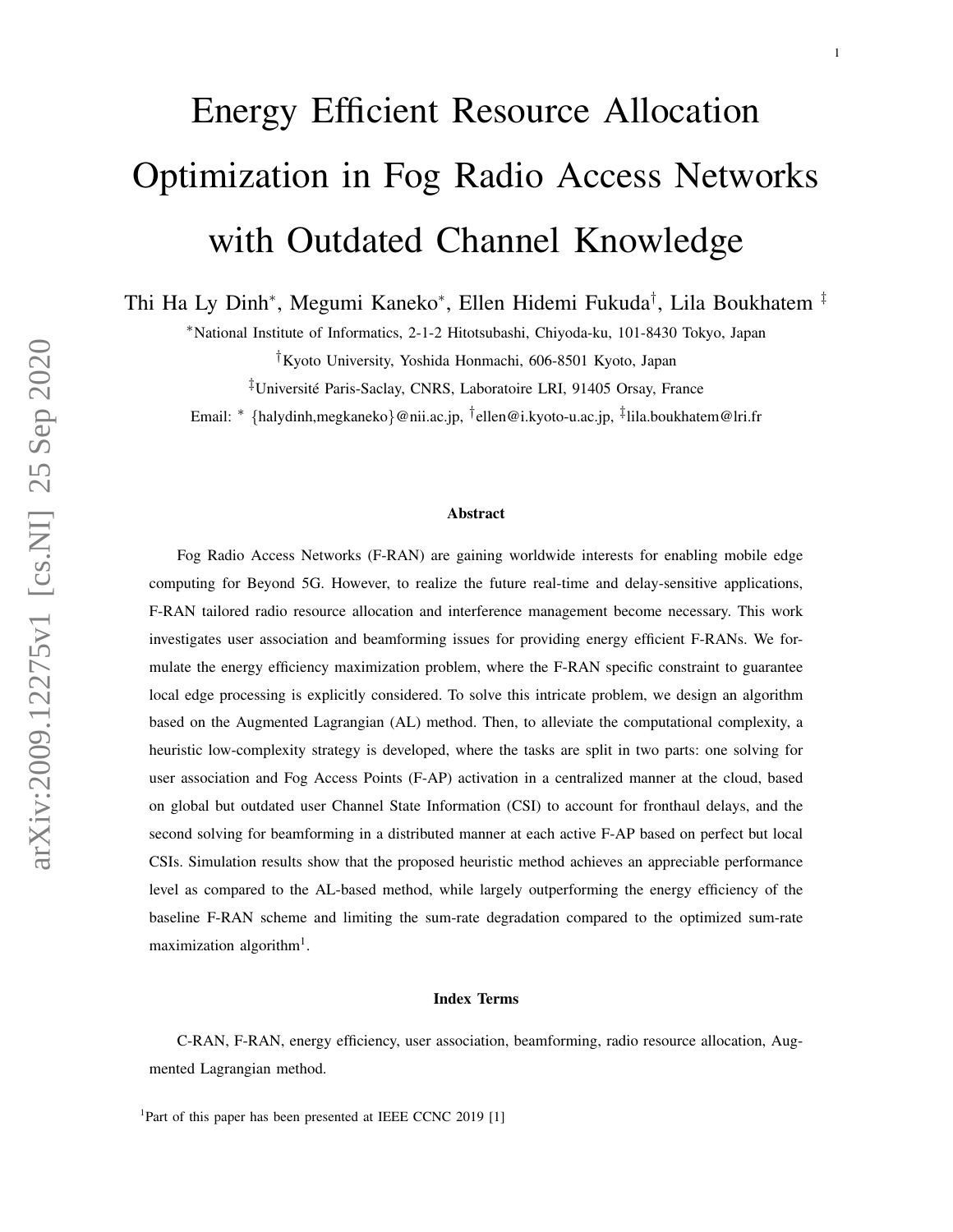## I. INTRODUCTION

Given the ever-increasing number of wireless subscribers, predicted to exceed nine billion in 2022 [2], along with the expansion of Internet of Things (IoT) communications, the volume of mobile data traffic will experience an exponential growth in the near future. As a result, current wireless systems will soon become unable to cope with the more and more stringent Quality of Service (QoS) levels required by the future wireless services and applications, such as Extreme Reality (XR), remote medical care or self-driving [3]. Hence, next generation mobile systems such as Beyond 5G and 6G will be facing tremendous technological challenges, as they are expected to jointly achieve higher capacity, lower latency, massive support of IoT devices, lower network costs, as well as higher energy efficiency.

Towards this goal, the Cloud Radio Access Network (C-RAN) architecture has been proposed as a powerful candidate for supporting 5G and Beyond systems [4]. This architecture enables the control of a large number of small cells by powerful cloud-centralized processors, while deploying low cost/low power Access Points (APs) for radio access. In this architecture, multiple APs, referred as Remote Radio Heads (RRHs), are connected to the cloud Baseband Unit (BBU) pool through wireless or wired fronthaul links, as depicted in Fig. 1. The baseband signals of all users are sent via these fronthaul links to the BBU pool which then performs all tasks such as joint signal processing and radio resource management [5]. Although this architecture enables global network optimization, its major drawback lies in the high latencies that users may experience due to the transport delays incurred by these capacity-limited fronthaul links [5]. Also due to this induced delays, only outdated, and hence imperfect Channel State Information (CSI) knowledge of the link qualities between APs and users will be available at the cloud BBUs, reducing the performance of resource allocation schemes [6].

To overcome these high latency and fronthaul burden issues, the Fog Radio Access Network (F-RAN) architecture, depicted in Fig. 2, has recently emerged. By moving the cloud and network intelligence towards the network edges, F-RANs are viewed as the enablers of the Mobile Edge Computing (MEC) paradigm [7]. Unlike RRHs in C-RAN, Fog Access Points (F-AP) are now equipped with limited cloud computing capabilities, enabling them to perform partial signal processing and radio resource management tasks. By moving part of the cloud intelligence towards the network edges, F-RAN significantly alleviates the fronthaul burdens of C-RAN, thereby decreasing the delays experienced by end-users and enabling real-time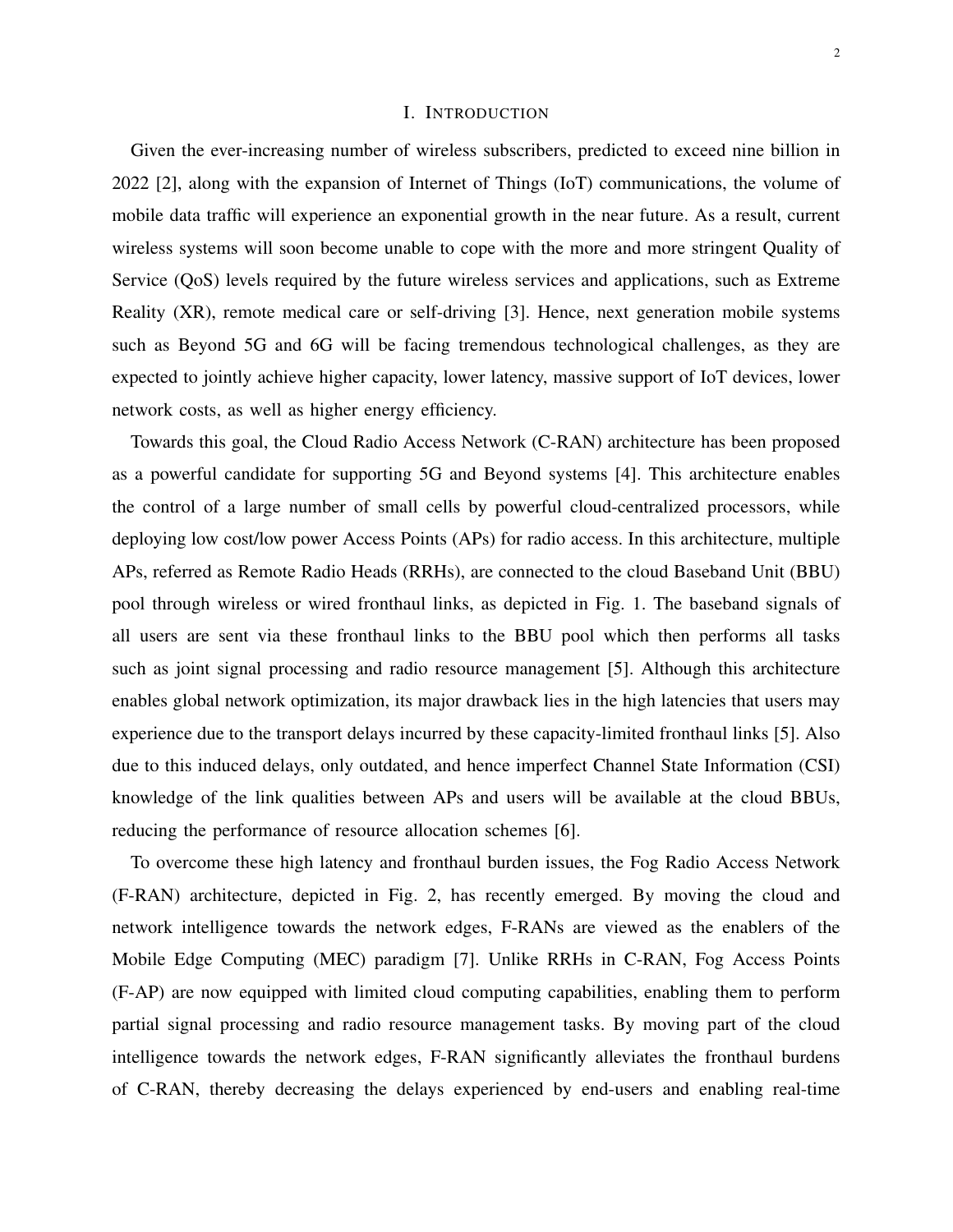

processing of QoS-demanding applications. In particular, radio resource allocation tasks can be implemented with partial but perfect CSI at each F-AP. Another specificity of F-RAN inherent to its architecture is that, each user may be associated to at most one F-AP at a time, namely to a local F-AP that processes the user's application as explained in [7]. In the sequel, this constraint, referred to as the F-RAN specific local processing constraint, will be shown to further increase the difficulty of the considered resource allocation optimization problem.

Until now, many recent studies for enhancing data rate, spectral and energy efficiency in C-RANs have gained deep interests from both academia and industry [8–16], while fewer works have dealt with the specific constraints of F-RANs. Moreover, most of these works have assumed the knowledge of perfect CSI at the cloud BBU, which is not a viable assumption due to the aforementioned transport delays on fronthaul links. In addition, among the different performance criteria for assessing next generation wireless systems, energy consumption is regarded as one of the major concerns, so that the energy efficiency (EE) metric has been introduced as a new important factor for designing green wireless communication systems [17, 18]. The energy efficiency optimization problem was studied for a F-RAN in [19, 20], however, while [19] proposed a fully centralized algorithm using global and perfect CSI knowledge at the cloud, the proposed distributed resource allocation method in [20] was completely decoupled from the cloud centralized computing capabilities, thereby degrading its achievable performance.

Therefore, in this work, we aim at devising energy-efficient wireless resource allocation and interference mitigation methods in F-RANs, with a focus on user association and beamforming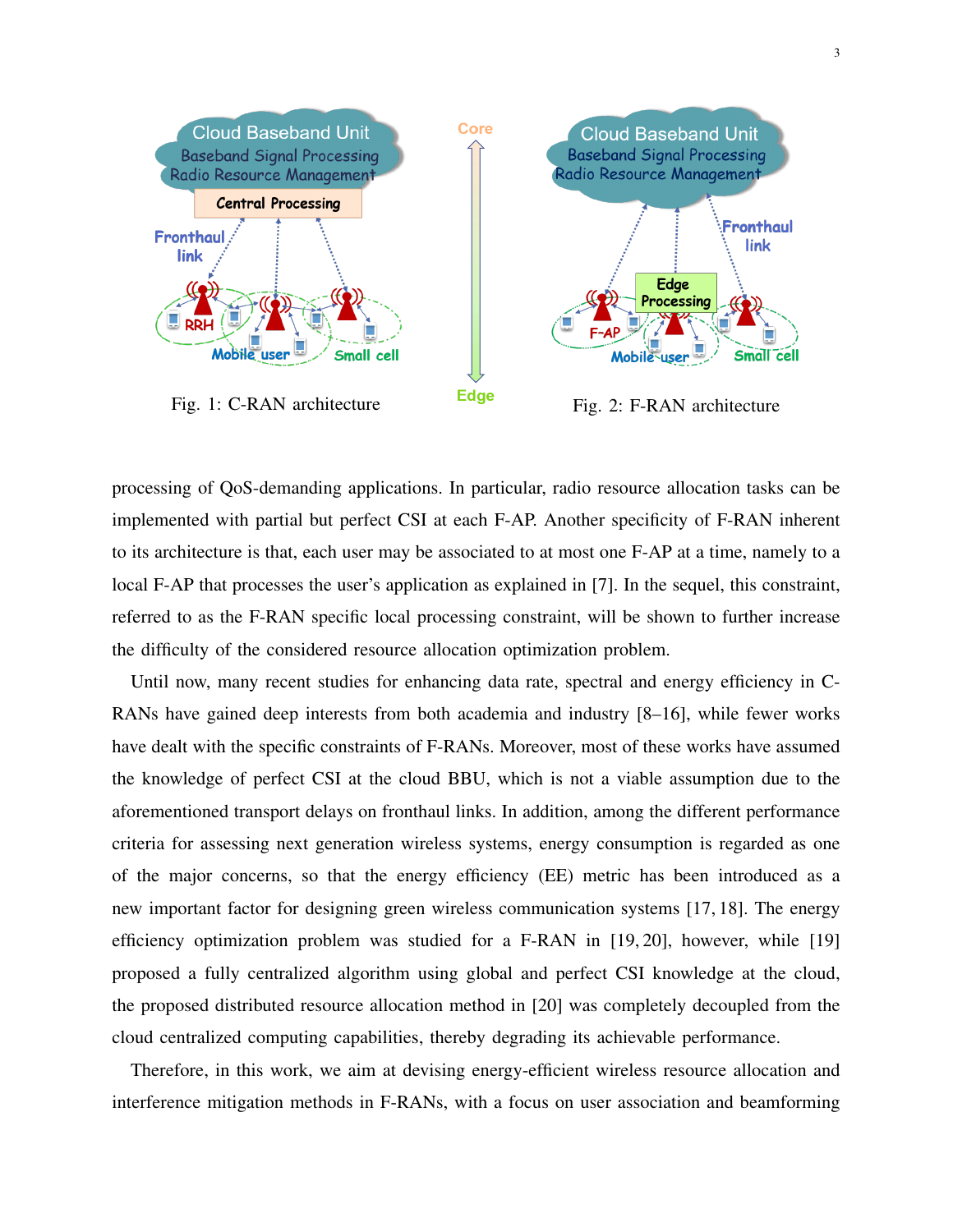issues under the realistic constraint of outdated CSI knowledge at the cloud BBU pool.

Firstly, the considered energy-efficiency optimization problem is cast as a mixed continuous and discrete problem over two variables, namely the beamforming weights and the set of active F-APs. It is worthwhile noting that, unlike in our preliminary work [1], power consumption models for both active and idle F-APs are accounted for, giving rise to a more realistic model, as well as a different mathematical problem formulation. This problem is mathematically intractable as such, owing to the discrete F-RAN specific local processing constraint as well as the fronthaul constraints. To handle this, we first relax the F-RAN specific discrete constraint into a differentiable one, and then propose, unlike in [1], an algorithm based on the Augmented Lagrangian (AL) method. However, the high computational complexity of this algorithm makes it difficult to apply in large-scale networks. Therefore, we next propose a heuristic low-complexity strategy taking advantage of both the centralized processing capabilities of the cloud BBU and the distributed computing properties of F-APs. Namely, user scheduling and activation of energy-efficient F-APs are optimized through an equivalent sum-rate maximization problem in a centralized manner using global but outdated CSI knowledge. Next, the beamforming vectors are optimized in a distributed way using local but perfect CSI knowledge at each active F-AP. Computer simulation results show that our proposed methods outperform baseline schemes in terms of global energy efficiency. In particular, the heuristic method is able to achieve a good performance compared to the AL-based algorithm, while greatly enhancing the global energy efficiency of the baseline. Furthermore, the sum-rate degradation of the proposed heuristic method as compared to the reference sum-rate maximization algorithm is also shown to be limited.

To summarize, our main contributions in this work are listed as follows.

- 1) The energy efficiency optimization problem in terms of user association and beamforming for F-RAN is mathematically formulated under fronthaul, power and F-RAN specific edge processing constraints. This formulation gives rise to a non-convex mixed-integer optimization problem which is intractable as such.
- 2) An AL-based EE maximization algorithm is designed to solve the formulated problem. By reformulating the initial problem into a smooth one, this AL-based method is performed centrally at the cloud BBUs assuming global and perfect CSI among all F-APs and users.
- 3) Given the high computational complexity required by the AL-based solution, we propose a low-complexity heuristic EE algorithm that takes advantage of the F-RAN architecture to efficiently decouple user association and beamforming tasks. Namely, user association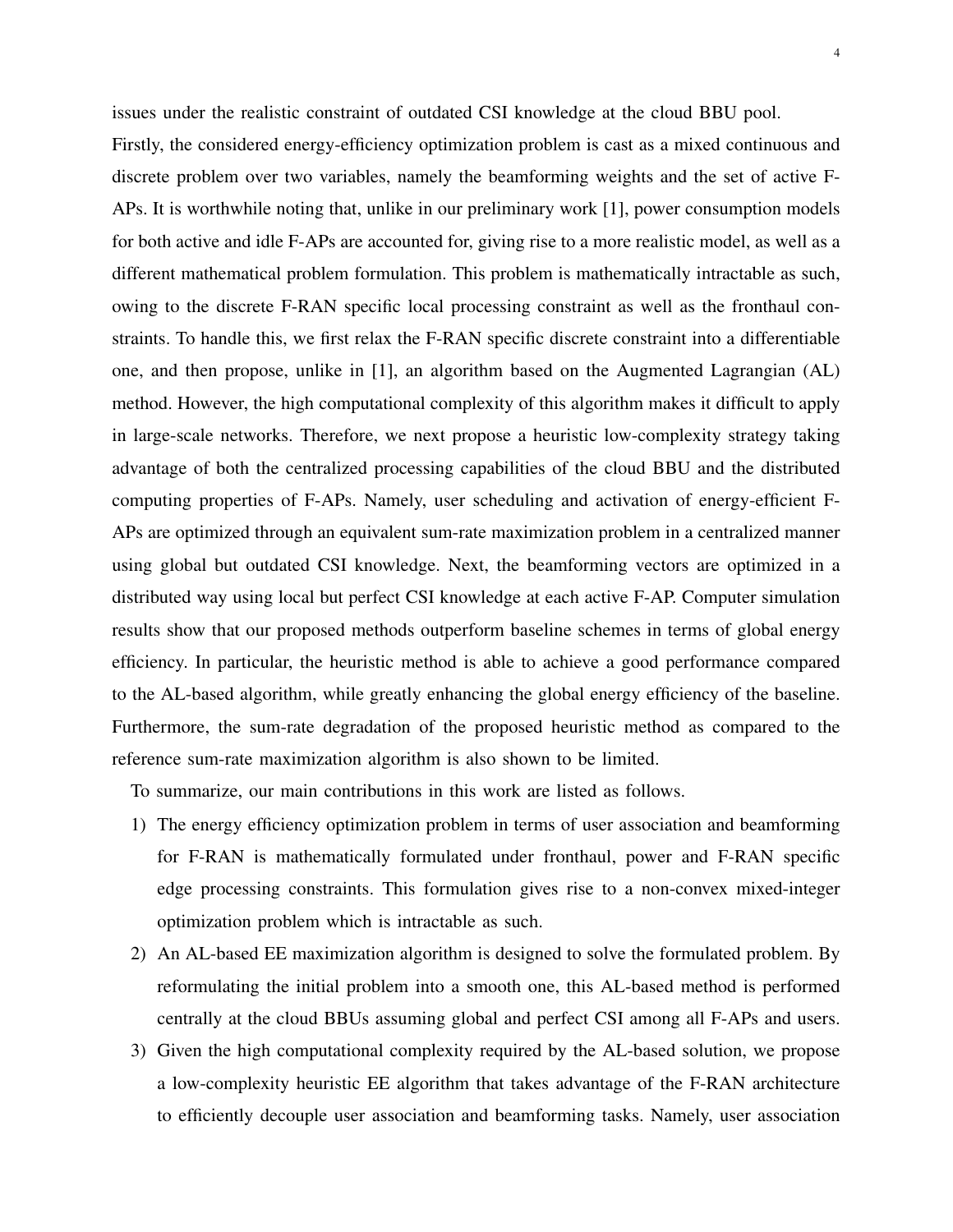is solved in a centralized manner at the cloud BBUs with global but outdated CSI, while beamforming is implemented distributively by each active F-AP with local but perfect CSI.

4) Computer simulations under different network settings assess the performance improvements achieved by the proposed algorithms against baseline methods, one aiming at energyefficiency maximization and one reference sum-rate maximizing method for F-RAN.

The remainder of this paper is organized as follows. In section II, we describe the related works. Next, system and energy consumption models are given in section III. Then, the energyefficiency optimization problem in F-RAN is formulated in Section IV. In section V, our proposed algorithms are presented in details. Simulation results are discussed in section VI. Finally, section VII concludes the paper and gives directions for future works.

## II. RELATED WORK

In the context of C-RANs, radio resource allocation and interference management issues, including user association and beamforming, have been extensively addressed in the literature so far [8–13]. The problem of energy efficiency maximization in a C-RAN was also considered assuming an optimal network-wide cooperative beamforming design [14], while different heuristic user scheduling and beamforming methods were proposed [15, 16]. Considering a C-RAN system equipped with cache-enabled Unmanned Aerial Vehicles (UAVs), [21] investigated the issue of joint user-UAV associations and contents caching at UAVs such that the users' quality of experience (QoE) is maximized while minimizing the transmit power between UAVs and users.

However, in the case of F-RANs, the amount of literature regarding radio resource allocation and interference management is comparatively scarce, despite the need for the F-RAN specific constraint of local processing [22]. Indeed, most studies have focused on caching strategies and latency reduction as in [7, 22, 23]. Along this line, [24] investigated the issue of delivery rate maximization, i.e., optimizing the minimum-user rate under fronthaul capacity and F-AP power constraints. By taking into account the fronthaul cost caused by fetching contents missed in the cache, [25] introduced a distributed cluster formation to maximize the whole system throughput. Under the impact of node positions, cache size and fronthaul delay costs, [26] proposed a dynamic user mode selection where each user can choose to associate with a F-AP or with another user, in order to achieve optimal payoffs for both F-APs and device-to-device users.

Regarding joint beamforming and user association, [27] aimed at power consumption minimization, while guaranteeing the QoS at user sides and balancing the backhaul traffic. Namely,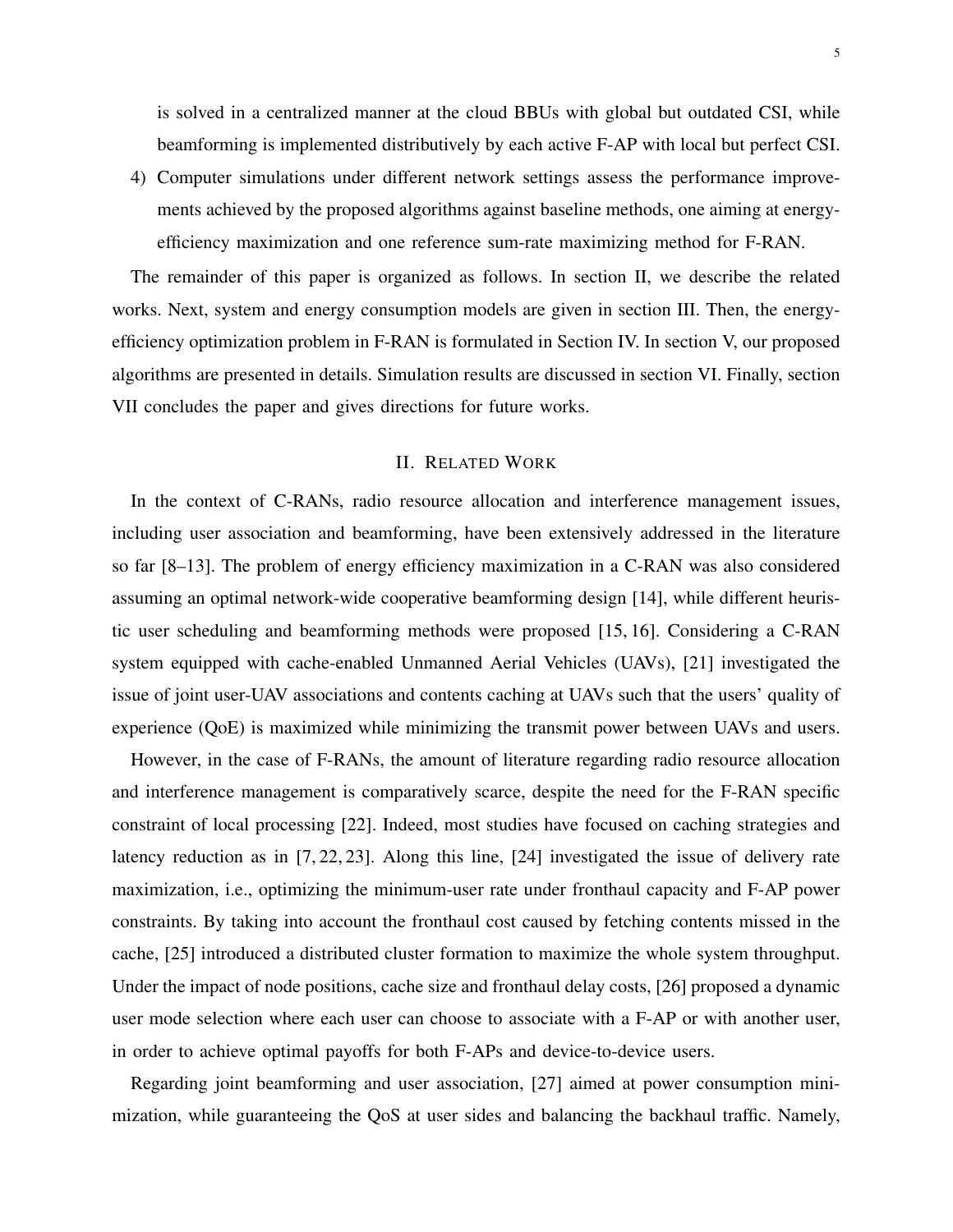in their study, users requesting the same file are grouped together, and each user group is served by a cluster of F-APs. Furthermore, [28] proposed user association, power allocation and NOMA power-split optimization algorithms for the maximizing the weighted sum-rate of a NOMA-based F-RAN. However, perfect CSI knowledge for all users is assumed at the cloud, which is not realistic since only outdated CSI will be available at the cloud BBU pool, owing to the aforementioned transport delays. Considering this, [29, 30] took into account the impact of imperfect CSI knowledge at the cloud while handling the issue of user scheduling and beamforming in F-RANs. However, only weighted sum-rate maximization was considered.

Concerning energy efficiency, [31] presented a genetic algorithm to assign users to F-APs for balancing energy consumption and delay without usage of information at the cloud. On the contrary, [19] completely handles the radio resource allocation and caching at the centralized cloud with the ideal assumption of perfect global CSI knowledge among all F-APs and users. Also with the same assumption and in a totally centralized manner, [32] investigated the issue of mode selection (C-RAN or device-to-device) and resource management in F-RAN, but without ensuring the F-RAN specific local processing constraint. To save the power of the whole system, [32] proposed to perform precoding for UEs in C-RAN mode first, then to make use of a Deep Q-network to select the on/off state for the cloud processor and user communication mode based on the transmitter cache state. Besides, [20] proposed two heuristic algorithms to activate RRHs/F-APs for energy efficiency improvement: one that is cloud centralized and does not take advantage of F-APs' computing ability, and the second that is only carried out at each F-AP in a fully distributed manner without making any use of the cloud.

In conclusion, to the best of our knowledge, there have been very few works tackling the design of user association and beamforming for global energy efficiency optimization, under the specific constraints imposed by the F-RAN architecture and by the impairments stemming from outdated CSI knowledge at the cloud BBU pool, which will be the object of our work.

## III. SYSTEM AND ENERGY CONSUMPTION MODELS

## *A. System model*

We focus on the downlink transmissions of the F-RAN depicted in Fig. 3, which is composed of a cloud BBU pool that controls a set  $R$  of macro and pico F-APs, referred to as RRHs in conventional C-RANs, with cardinality  $R = |\mathcal{R}|$ . Each F-AP r is equipped with  $M_r$  antennas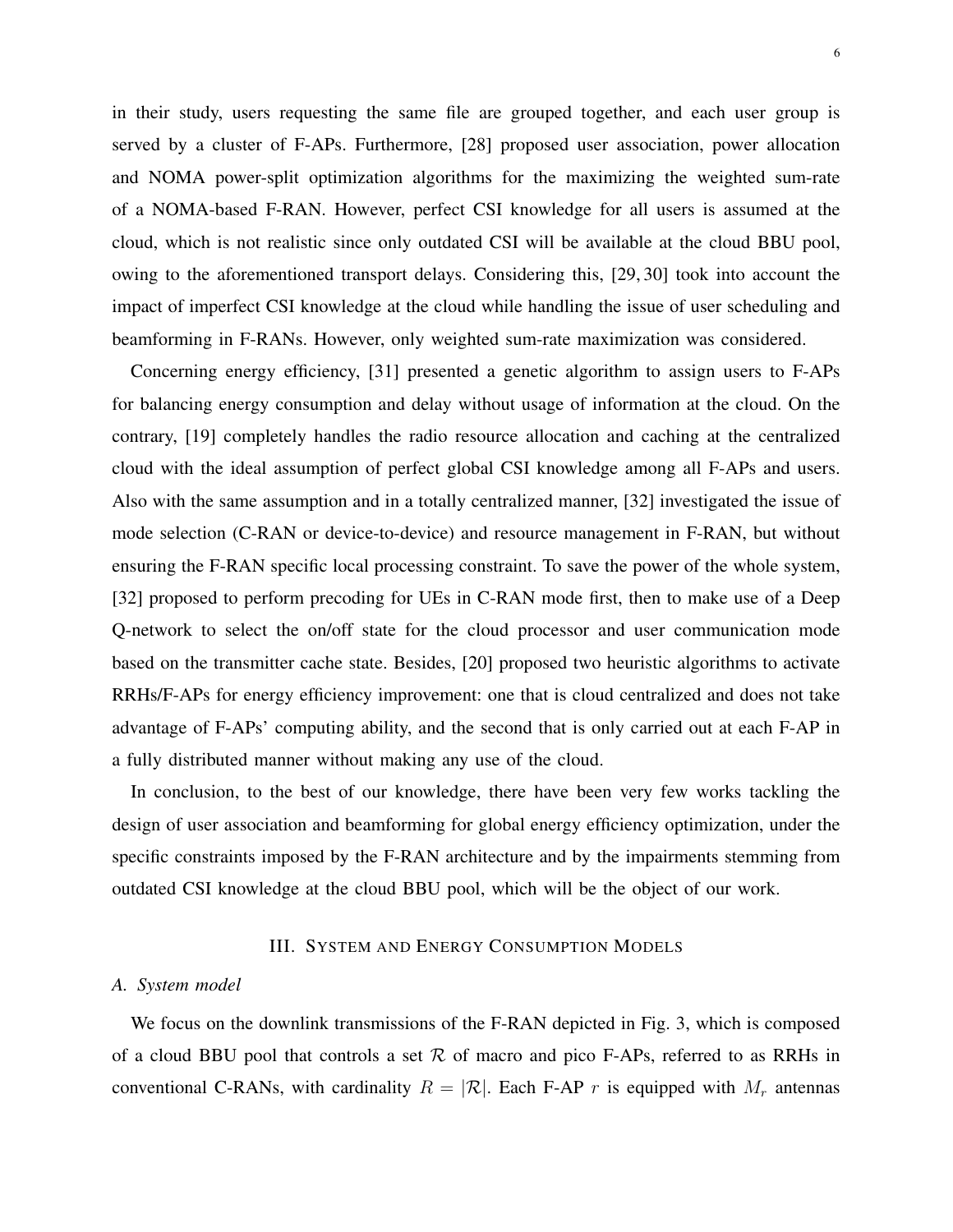

Fig. 3: F-RAN system model

and is connected to the BBU pool through a wired optical fronthaul link with capacity  $C_r$ . We assume K single-antenna mobile users in the network.

Denoting the beamforming vector from F-AP r to user k by  $w_{rk} \in \mathbb{C}^{M_r \times 1}$ , the beamforming vector from all F-APs to user  $k$  is constructed by concatenating all these vectors into vector

$$
\mathbf{w}_k = [\mathbf{w}_{1k}^H, \mathbf{w}_{2k}^H, \cdots, \mathbf{w}_{Rk}^H]^H \in \mathbb{C}^{M \times 1},
$$

where  $M = \sum_{r \in \mathcal{R}} M_r$  is the sum of all R F-APs' transmit antennas. In the same way, the channel vector between F-AP r and user k is denoted by  $\mathbf{h}_{rk} \in \mathbb{C}^{M_r \times 1}$  while the global channel between all F-APs and user  $k$  is represented by the concatenated vector

$$
\mathbf{h}_k = [\mathbf{h}_{1k}^H, \mathbf{h}_{2k}^H, \cdots, \mathbf{h}_{Rk}^H]^H \in \mathbb{C}^{M \times 1}.
$$

As in [9], given a transmit message  $s_k$  that is independently generated from a signal constellation with zero mean and unit variance, the signal  $y_k$  received by the user k is expressed as

$$
y_k = \mathbf{h}_k^H \mathbf{w}_k s_k + \mathbf{h}_k^H \sum_{\substack{k' \in \mathcal{K} \\ k' \neq k}} \mathbf{w}_{k'} s_{k'} + n_k,
$$
 (1)

where  $n_k \sim \mathcal{CN}(0, \sigma_n^2)$  is the Additive white Gauss noise (AWGN) at user k. In (1), the first term represents the desired signal while the second term is the interference caused by the other user's signals.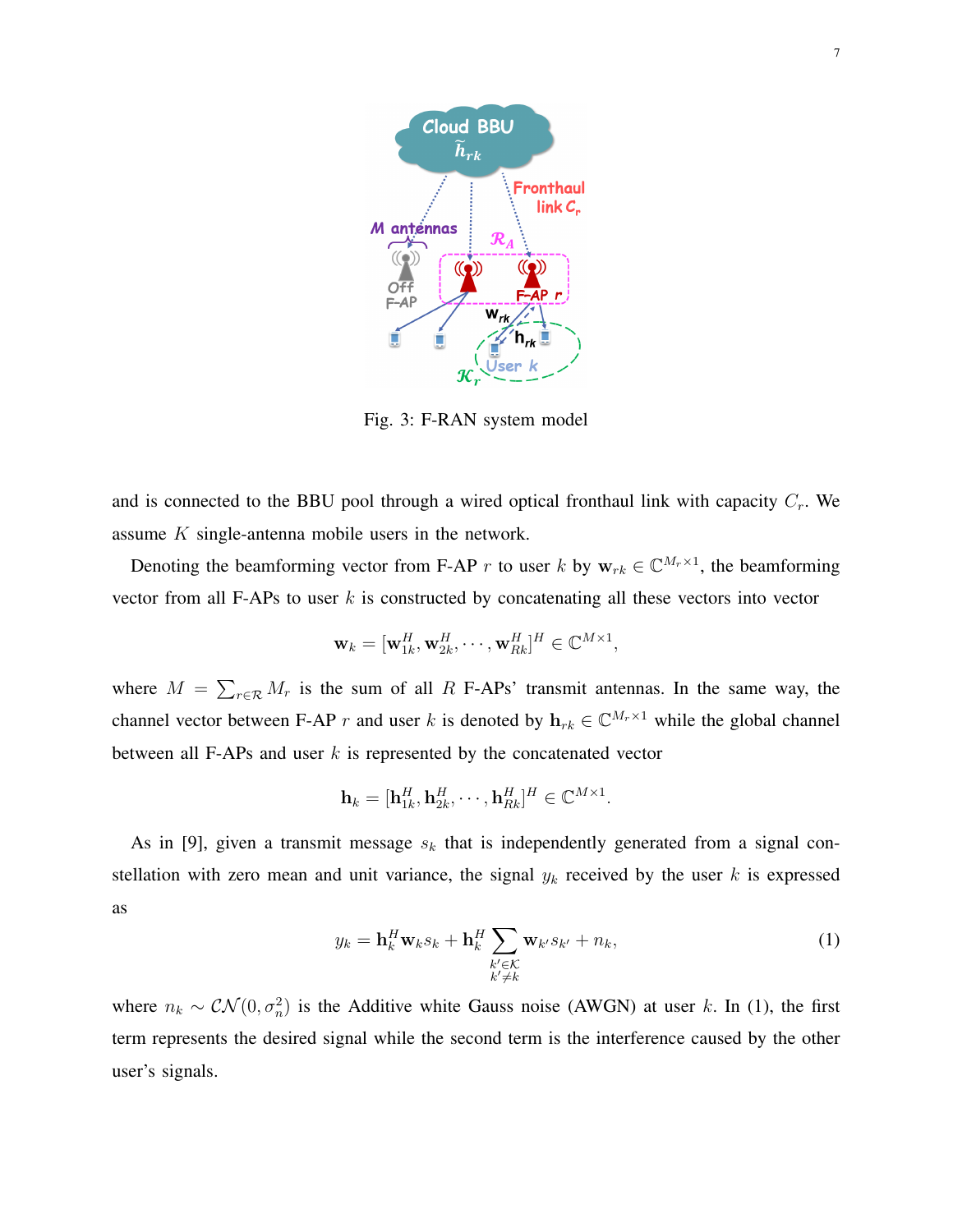Next, the set of all K mobile users in the network is denoted as  $K$ , and  $K_r$  represents the set of users served by F-AP r with cardinality  $K_r = |\mathcal{K}_r|$ . The achievable data rate  $R_k$  at user k is given by the Shannon capacity,

$$
R_k = \log(1 + \gamma_k). \tag{2}
$$

By setting  $\mathbf{E}[|s_k|^2] = 1$  and  $\mathbf{E}[|n_k|^2] = \sigma_n^2$ , the Signal to Interference-plus-Noise Ratio (SINR)  $\gamma_k$  of user k, i.e., the ratio between the desired signal power and the interference signal plus noise power, is written as

$$
\gamma_k = \frac{\left|\mathbf{h}_k^H \mathbf{w}_k\right|^2}{\sum\limits_{\substack{k' \in \mathcal{K} \\ k' \neq k}} \left|\mathbf{h}_k^H \mathbf{w}_{k'}\right|^2 + \sigma_n^2}.
$$
\n(3)

In the considered F-RAN, the cloud BBU pool has global CSI knowledge, namely the  $h_{rk}$  vectors over all F-APs  $r$  and users  $k$ . However, due to the transport delays on fronthaul links as mentioned above, this global CSI becomes outdated, and hence is denoted  $\tilde{\bf h}_k=[\tilde{\bf h}_{1k}^H,\tilde{\bf h}_{2k}^H,\cdots,\tilde{\bf h}_{Rk}^H]^H\in$  $\mathbb{C}^{M\times 1}$ . Based on [6, 29], imperfect channel vector  $\tilde{\mathbf{h}}_{rk}$  is assumed as

$$
\tilde{\mathbf{h}}_{rk} = \mathbf{h}_{rk} + \boldsymbol{e}_{rk},\tag{4}
$$

with the stochastic error  $e_{rk} \sim \mathcal{CN}(0, \sigma_e^2 \mathbf{I}_{M_r})$  where  $\sigma_e^2$  denotes the error variance and  $\mathbf{I}_{M_r}$  is the  $M_r \times M_r$  identity matrix. By contrast, each F-AP possesses perfect CSI knowledge for its locally associated users, however it is oblivious to the CSIs of other users. Let us note that, the impact of such outdated CSI knowledge at the BBU pool will be accounted for in the proposed algorithm design<sup>2</sup>, as in  $[29, 30]$ .

## *B. Energy consumption model*

In this section, we introduce the power consumption model for F-RANs depicted in Fig. 4. Hereafter, the model of [20] will be globally followed in order to define the power consumption  $P_r$  related to F-AP r. Parameter  $P_r$  is composed of:

- $P_r^{f,u}$ : consumed power for user CSIs transmission from F-AP r to the BBU pool through the fronthaul link,
- $P_r^c$ : consumed power for the circuit at F-AP r,

<sup>2</sup>In order to assess the actual impact of outdated CSI, in this work, we do not assume a specific statistical channel model over multiple frames. However, such a model may be well incorporated in our method, in particular under high user mobility as in [33]. These issues will be considered in the follow-up work.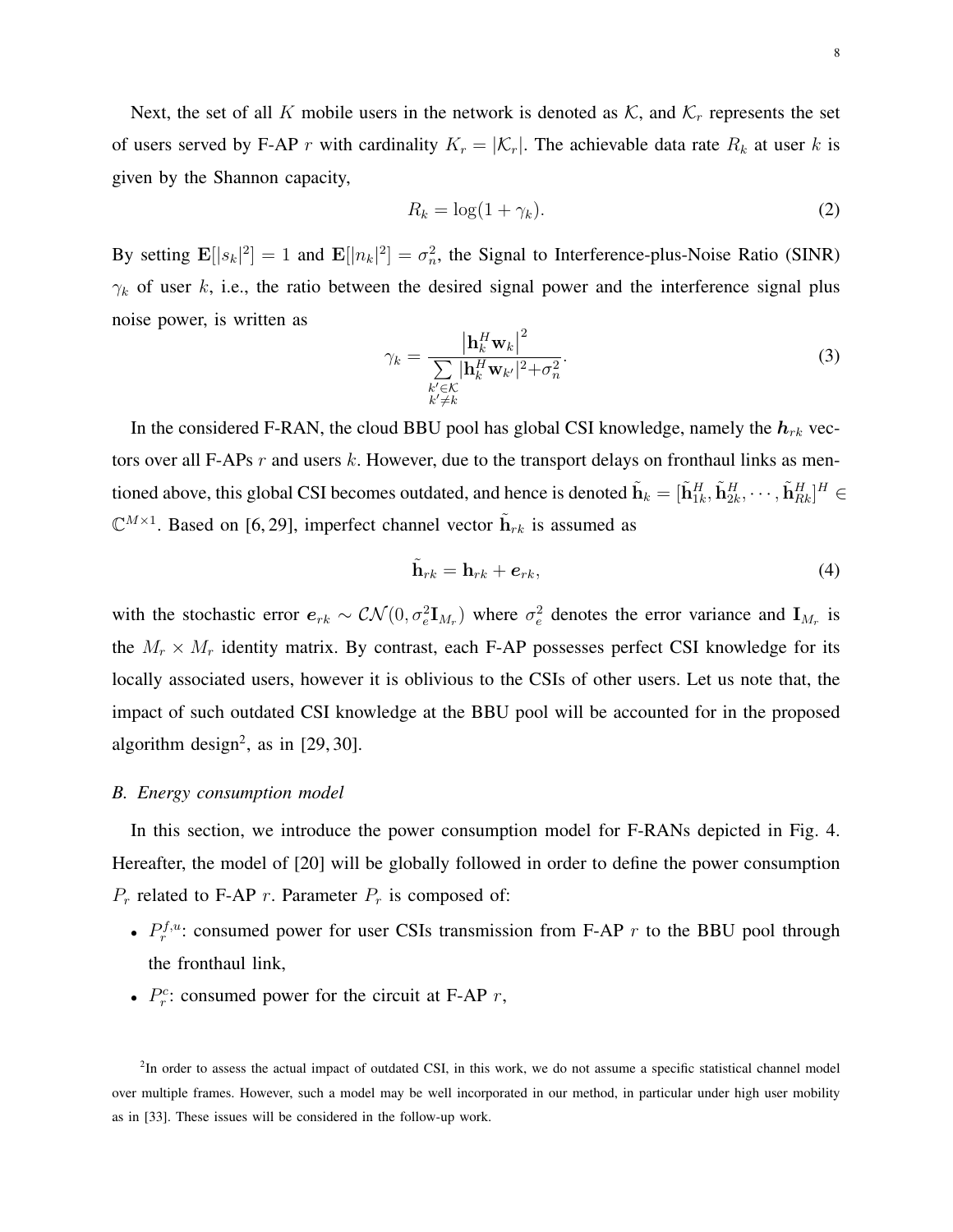

Fig. 4: Power consumption model

- $P_r^{f,d}$ : consumed power on the fronthaul link of F-AP r by the downlink transmissions from the cloud BBU,
- $P_r^w$ : consumed power for downlink wireless transmissions to F-AP r's associated users in set  $\mathcal{K}_r$ .

| <b>Parameter</b>   | <b>Description</b>                                               |  |  |
|--------------------|------------------------------------------------------------------|--|--|
| $P_{\text{fix},r}$ | Traffic-independent fixed power consumption of $r$ -th fronthaul |  |  |
| B                  | Redundancy in the fronthaul transport interface                  |  |  |
| $b_{IQ}$           | Number of IQ sampling bits, where IQ samples are digitized and   |  |  |
|                    | encapsulated by a fronthaul transport interface [34]             |  |  |
| $f_{\rm pre}$      | Frequency of updating the precoder                               |  |  |
| $P_{td,r}$         | Traffic-dependent power                                          |  |  |
| $\beta_r$          | Efficiency of power amplifier                                    |  |  |
| $\rho_d$           | Normalized downlink transmit power                               |  |  |
| $N_0$              | Noise power                                                      |  |  |
| $P_{\text{ic},r}$  | Power for antenna circuit components of F-AP                     |  |  |
| B                  | Wireless channel bandwidth                                       |  |  |

TABLE I: Parameter description of the power consumption model

Each of the components above is calculated as follows, given the parameters described in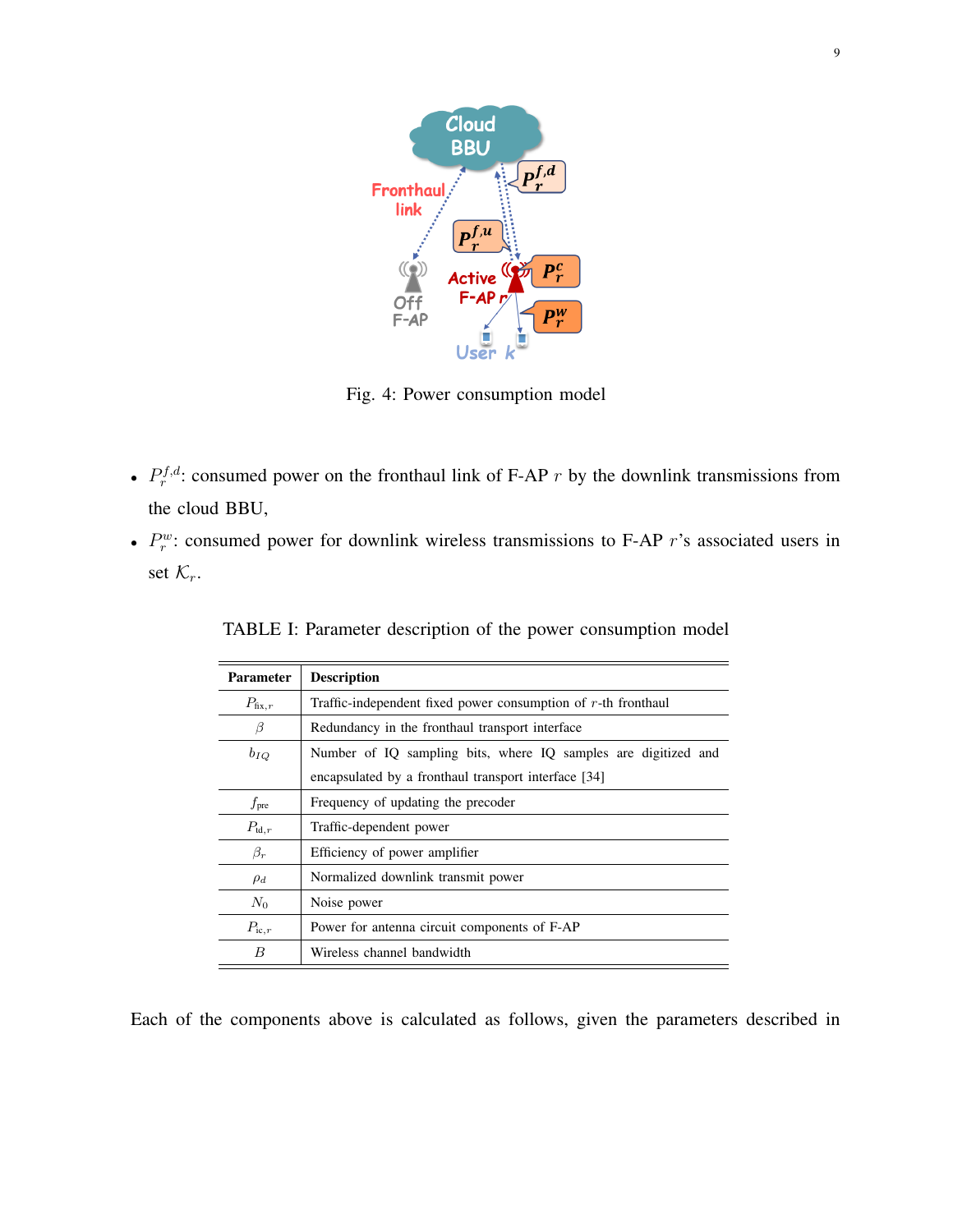Table I,

$$
P_r^{f,u} = P_{\text{fix},r} + \beta M_r |K_r| b_{IQ} f_{\text{pre}} P_{\text{td},r},\tag{5}
$$

$$
P_r^c = \frac{1}{\beta_r} \rho_d N_0 + M_r P_{\text{ic},r},\tag{6}
$$

$$
P_r^{f,d}(\mathbf{w}_{rk}, \mathcal{R}_A) = P_{\text{fix},r} + B\tau(\mathbf{w}_{rk}, \mathcal{R}_A) P_{\text{td},r},\tag{7}
$$

$$
P_r^w(\mathbf{w}_{rk}) = \sum_{k \in \mathcal{K}_r} ||\mathbf{w}_{rk}||_2^2.
$$
 (8)

In (7), the spectral efficiency  $\tau$  is defined as the sum of user rates, which is a function of the beamforming vectors  $w_{rk}$  and the set of active F-APs  $\mathcal{R}_A$ ,

$$
\tau(\mathbf{w}_{rk}, \mathcal{R}_A) = \sum_{r \in \mathcal{R}_A} \sum_{k \in \mathcal{K}_r} R_k.
$$
\n(9)

With the calculation of components above,  $P_r^{f,u}$  and  $P_r^c$  are considered as constants due to their independence on beamforming vectors  $w_{rk}$  and set of active F-APs  $\mathcal{R}_A$ .

The power consumed by the set of active F-APs  $\mathcal{R}_A$ , in each frame, is given as

$$
Pon(\mathbf{w}_{rk}, \mathcal{R}_A) = \sum_{r \in \mathcal{R}_A} P_r^{on}(\mathbf{w}_{rk})
$$
  
= 
$$
\sum_{r \in \mathcal{R}_A} \left( P_r^{f,u} + P_r^c + P_r^w(\mathbf{w}_{rk}) \right) + P_r^{f,d}(\mathbf{w}_{rk}, \mathcal{R}_A).
$$
 (10)

In the proposed algorithms, in order to improve energy efficiency, some F-APs can be switched off in certain frames. F-APs that are switched-off are said to be in an idle state and hence only consume power

$$
P^{\text{off}}(\mathcal{R}_A) = \sum_{r \in \mathcal{R} \setminus \mathcal{R}_A} P_r^{\text{off}} = \sum_{r \in \mathcal{R} \setminus \mathcal{R}_A} P_r^{f,u} + P_r^c.
$$
 (11)

Finally, the total consumed power  $P$  of the system is determined by

$$
P(\mathbf{w}_{rk}, \mathcal{R}_A) = P^{\text{on}}(\mathbf{w}_{rk}, \mathcal{R}_A) + P^{\text{off}}(\mathcal{R}_A)
$$
  

$$
= \sum_{r \in \mathcal{R}_A} (P_r^{f,u} + P_r^c + P_r^w(\mathbf{w}_{rk})) + P_r^{f,d}(\mathbf{w}_{rk}, \mathcal{R}_A) + \sum_{r \in \mathcal{R} \setminus \mathcal{R}_A} (P_r^{f,u} + P_r^c).
$$
(12)

## IV. OPTIMIZATION PROBLEM

Based on the system and power consumption models above, we can now express the mathematical formulation of the energy efficiency optimization problem of user association and beamforming under fronthaul, power and F-RAN specific edge processing constraints.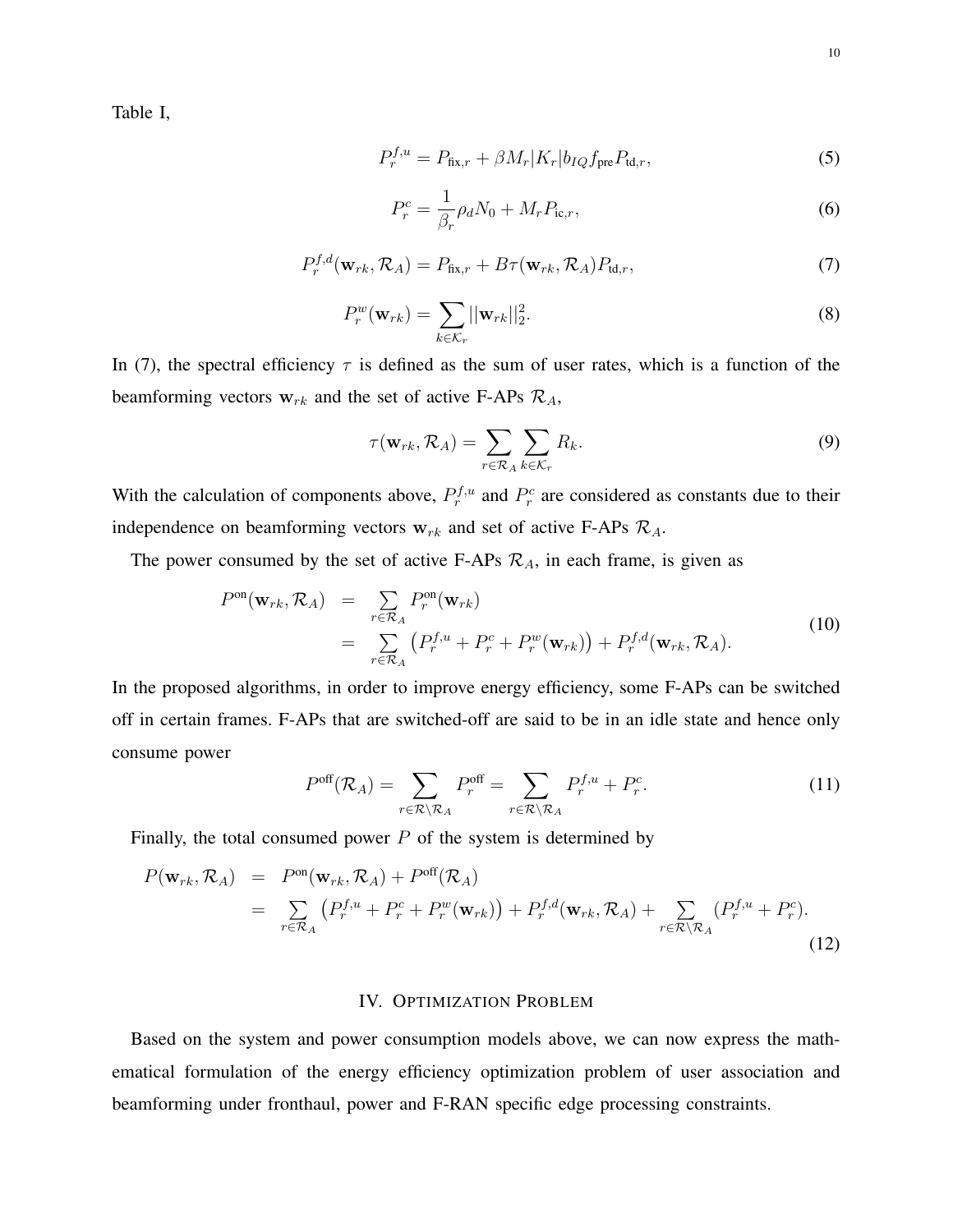First of all, the global energy efficiency  $\eta$  is defined below as the ratio between the global throughput  $B_{\tau}$ , where B denotes the downlink transmission bandwidth, and its total power consumption  $P$  [20],

$$
\eta(\mathbf{w}_{rk}, \mathcal{R}_A) = \frac{B\tau(\mathbf{w}_{rk}, \mathcal{R}_A)}{P(\mathbf{w}_{rk}, \mathcal{R}_A)}.
$$
\n(13)

Substituting  $\tau(\mathbf{w}_{rk}, \mathcal{R}_A)$  and  $P(\mathbf{w}_{rk}, \mathcal{R}_A)$  by Eqs. (9) and (12), we can express the energy efficiency optimization problem as

$$
\max_{\mathbf{w}_{rk}, \mathcal{R}_A} \eta(\mathbf{w}_{rk}, \mathcal{R}_A) = \frac{B \sum_{k \in \mathcal{K}} R_k}{\sum_{r \in \mathcal{R} \setminus \mathcal{R}_A} (P_r^{f,u} + P_r^c) + \sum_{r \in \mathcal{R}_A} \left( P_r^{f,u} + P_r^c + P_r^w(\mathbf{w}_{rk}) \right) + P_r^{f,d}(\mathbf{w}_{rk}, \mathcal{R}_A)} (14)
$$

s.t., 
$$
P_r^w(\mathbf{w}_{rk}) = \sum_{k \in \mathcal{K}_r} ||\mathbf{w}_{rk}||_2^2 \le P_r^{\max}, \qquad \forall r \in \mathcal{R}_A,
$$
 (14a)

$$
\sum_{k \in \mathcal{K}_r} R_k \le C_r, \qquad \forall r \in \mathcal{R}_A,\tag{14b}
$$

$$
\sum_{r \in \mathcal{R}_A} \left\| ||\mathbf{w}_{rk}||_2^2 \right\|_0 \le 1, \qquad \forall k \in \mathcal{K}.
$$
 (14c)

The first constraint is given by the transmit power budget  $P_r^{\max}$  of each F-AP r. Constraint (14b) sets the fronthaul capacity limitation. Since  $w_{rk}$  is non-zero if and only if user k is associated to F-AP r, while  $||\mathbf{x}||_0$  is the number of non-zero elements of x, the last inequality expresses the F-RAN specific constraint whereby each user can be served by at most one F-AP as aforementioned. This is to ensure the F-RAN mandatory local edge operation as explained in [35].

Problem (14) is a non-convex optimization over variables  $w_{rk}$  and  $\mathcal{R}_A$ , which is difficult to solve. In particular, the discrete constraint (14c) is on both variables and is even more challenging than in the weighted sum-rate maximization problem for F-RANs of  $[29, 30]^3$ . To handle this issue, we first approximate the constraint (14c) and then propose a solution by an approach based on Augmented Lagrangian method. However, this algorithm requires a huge computation complexity, and therefore we also propose a heuristic strategy composed of two phases for treating each variable separately, while accounting for the CSIs' imperfectness at cloud BBUs as well as the limited-complexity requirements of F-APs' operations. The details of the two proposed approaches are given in the next section.

 $3$ Given the difficulty of this problem, minimum QoS constraints as in [36, 37] have not been included. However, Section VI.C shows that the proposed method still improves the achievable rate of worst CSI users compared to baseline.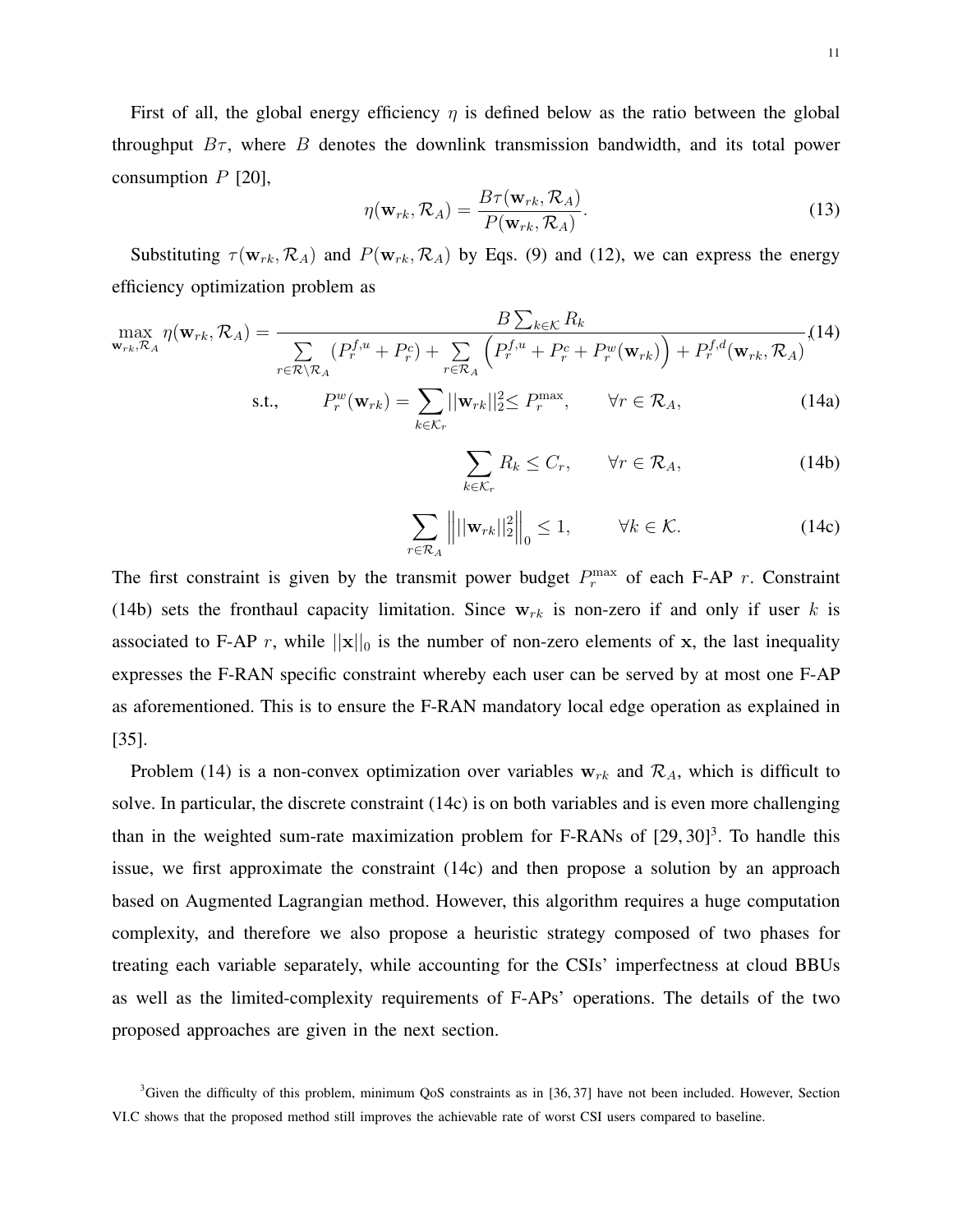## V. PROPOSED ALGORITHMS

## *A. Augmented Lagrangian-based Algorithm for EE-Maximization*

As the  $\ell_0$ -norm in constraint (14c) is non-differentiable, problem (14) is nonsmooth. Thus, we instead consider twice continuously differentiable approximations of the  $\ell_0$ -norm for this constraint. One of the simplest approximation of  $||z||_0$  with  $z \in \mathbb{C}^L$  is defined as

$$
z \mapsto \sum_{i=1}^{L} \frac{z_i}{z_i + \delta_i},\tag{15}
$$

with sufficiently small  $\delta_i > 0$  for all  $i = 1, \ldots, L$ . It can be easily observed that (15) is a well-defined function and twice continuously differentiable. Since in constraint (14c), we only require the  $\ell_0$ -norm of a scalar term, i.e.,  $L = 1$ , we define the following functions  $\Phi^{\ell} : \mathbb{C}^{\ell} \to \mathbb{R}$ as

$$
\Phi^{\ell}(y) := \frac{\|y\|_2^2}{\|y\|_2^2 + \delta},\tag{16}
$$

where  $\delta > 0$  is sufficiently small. Note that  $\Phi^{\ell}$  is also twice continuously differentiable because  $\|\cdot\|_2^2$  and (15) are twice continuously differentiable. Moreover,  $\Phi^{\ell}$  approximates the  $\ell_0$ -norm of the square of the  $\ell_2$ -norm, i.e.,  $\|\|\cdot\|_2^2\|_0$ .

In addition, as mentioned in Section IV, the beamforming vector  $w_{rk}$  is non-zero if and only if user k is associated to F-AP r, thus we can write  $w_{rk} = 0, \forall k \in K$ , if F-AP  $r \notin \mathcal{R}_A$ . Therefore, constraint (14c) can be approximated by

$$
\sum_{r \in \mathcal{R}_A} || ||\mathbf{w}_{rk}||_2^2 ||_0 \approx \sum_{r \in \mathcal{R}_A} \Phi^{M_r}(\mathbf{w}_{rk}) = \sum_{r \in \mathcal{R}} \Phi^{M_r}(\mathbf{w}_{rk}) \le 1, \quad \forall k \in \mathcal{K}.
$$
 (17)

Similarly, constraints (14a), (14b) can be respectively rewritten as

$$
P_r^w(\mathbf{w}_{rk}) = \sum_{k \in \mathcal{K}_r} ||\mathbf{w}_{rk}||_2^2 = \sum_{k \in \mathcal{K}} ||\mathbf{w}_{rk}||_2^2 \le P_r^{\max}, \quad \forall r \in \mathcal{R}, \text{ and } (18)
$$

$$
\sum_{k \in \mathcal{K}_r} R_k \approx \sum_{k \in \mathcal{K}_r} R_k \Phi^{M_r}(\mathbf{w}_{rk}) = \sum_{k \in \mathcal{K}} R_k \Phi^{M_r}(\mathbf{w}_{rk}) \le C_r, \quad \forall r \in \mathcal{R}.
$$
 (19)

Finally, for convenience, we represent the total power consumption as

$$
P(\mathbf{w}_{rk}, \mathcal{R}_A) = \sum_{r \in \mathcal{R} \setminus \mathcal{R}_A} (P_r^{f, u} + P_r^c) + \sum_{r \in \mathcal{R}_A} (P_r^{f, u} + P_r^c + P_r^w(\mathbf{w}_{rk})) + P_r^{f, d}(\mathbf{w}_{rk}, \mathcal{R}_A)
$$
  

$$
= \sum_{r \in \mathcal{R}} (P_r^{f, u} + P_r^c) + (P_r^{f, d}(\mathbf{w}_{rk}) + P_r^w(\mathbf{w}_{rk})) \Phi^{KM_r}(\mathbf{w}_r),
$$
(20)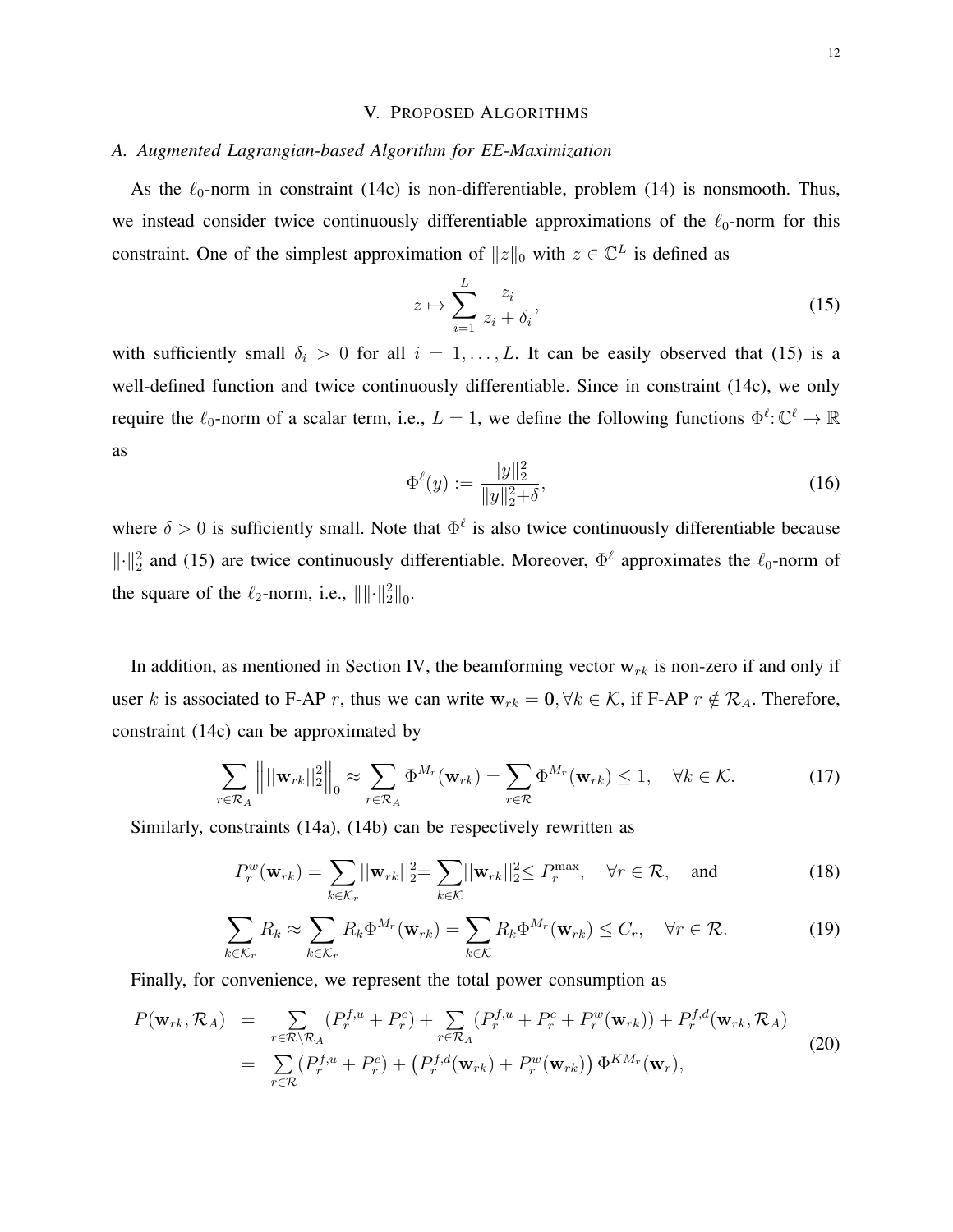where  $\mathbf{w}_r = [\mathbf{w}_{r1}^H, \mathbf{w}_{r2}^H, \cdots, \mathbf{w}_{rK}^H]^H \in \mathbb{C}^{KM_r \times 1}$  is the beamforming vector from F-AP r to all users.

Now, we can reformulate (14) into the smooth optimization problem as follows:

$$
\min_{\mathbf{w}_{rk}} \quad \frac{-B \sum_{k \in \mathcal{K}} R_k}{\sum_{r \in \mathcal{R}} (P_r^{f,u} + P_r^c) + (P_r^{f,d} + P_r^w) \Phi^{KM_r}(\mathbf{w}_r)},\tag{21}
$$

s.t., 
$$
P_r^w(\mathbf{w}_{rk}) = \sum_{k \in \mathcal{K}} ||\mathbf{w}_{rk}||_2^2 \le P_r^{\max}, \quad \forall r \in \mathcal{R},
$$
 (21a)

$$
\sum_{k \in \mathcal{K}} R_k \Phi^{M_r}(\mathbf{w}_{rk}) \le C_r, \quad \forall r \in \mathcal{R}, \tag{21b}
$$

$$
\sum_{r \in \mathcal{R}} \Phi^{M_r}(\mathbf{w}_{rk}) \le 1, \quad \forall k \in \mathcal{K}.
$$
 (21c)

In this reformulation, we solve for the overall beamforming vector w which contains all beamforming vectors  $w_{rk}$  from F-APs to users. Then, based on the obtained solution, we can retrieve the optimal set of active F-APs  $\mathcal{R}_A$  as well as their associated users from the condition:  $k \in \mathcal{K}_r$  if and only if  $\mathbf{w}_{rk} \neq \mathbf{0}$ .

We observe that problem (21) has non-linear non-convex objective function and constraints. Therefore, we propose to solve it by means of the Augmented Lagrangian (AL) method [38]. This algorithm seeks the solution of the original constrained problem by solving a sequence of unconstrained subproblems. Namely, for a given parameter  $\rho > 0$ , called the penalty parameter, the *Augmented Lagrangian function* associated to (21) is given by

$$
L_{\rho}(\mathbf{w}, \mu_1, \mu_2, \mu_3) := f(\mathbf{w}) + \frac{\rho}{2} \sum_{j=1,2} \sum_{r \in \mathcal{R}} \max \left\{ g_{jr}(\mathbf{w}) + \frac{\mu_{jr}}{\rho}, 0 \right\}^2
$$

$$
+ \frac{\rho}{2} \sum_{k \in \mathcal{K}} \max \left\{ g_{3k}(\mathbf{w}) + \frac{\mu_{3k}}{\rho}, 0 \right\}^2,
$$

where  $\mu_{1r}, \mu_{2r} \in \mathbb{R}, \forall r \in \mathcal{R}, \text{ and } \mu_{3k} \in \mathbb{R}, \forall k \in \mathcal{K}, \text{ are the Lagrange multipliers, and}$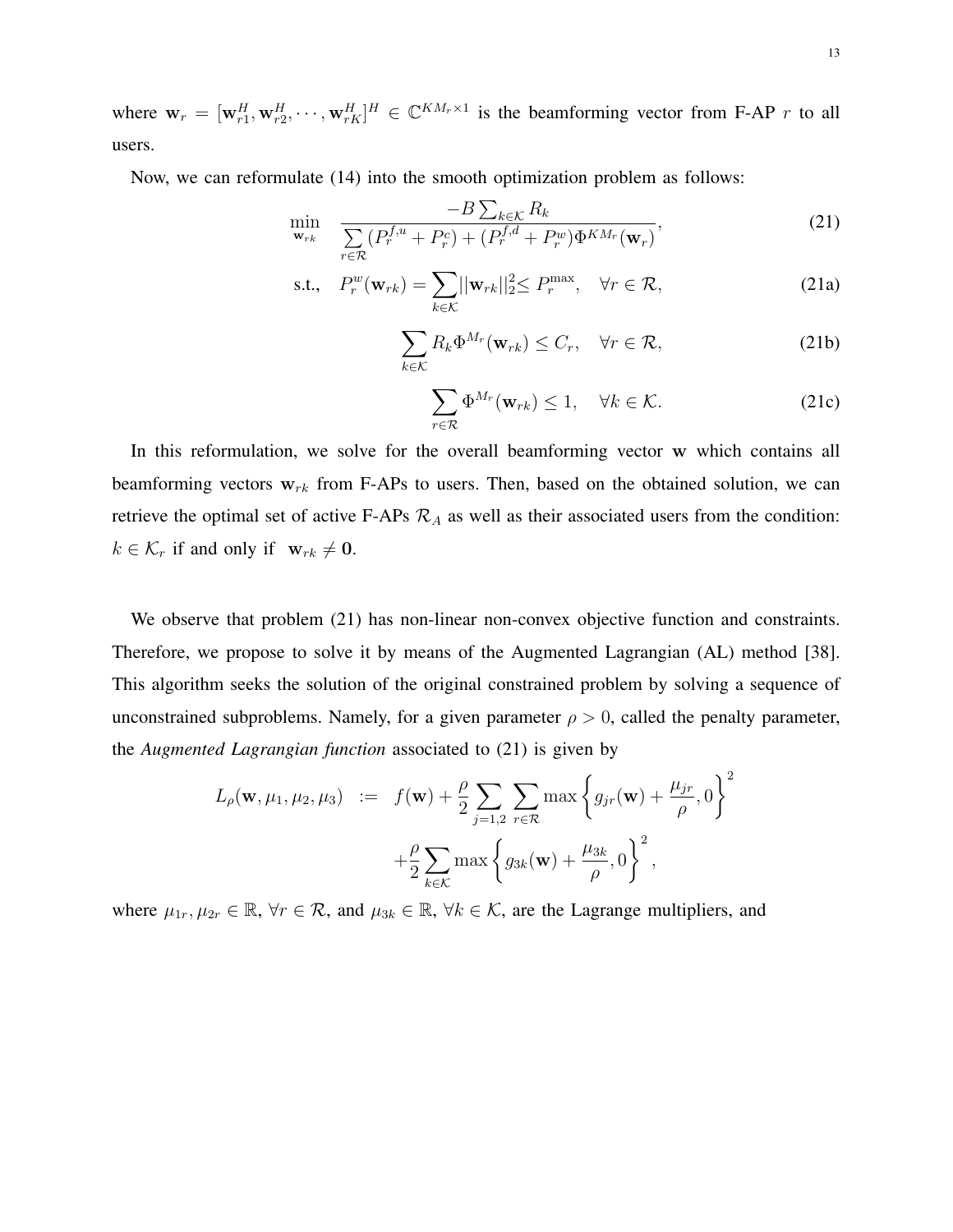$$
f(\mathbf{w}) := -B \sum_{k \in \mathcal{K}} R_k
$$
  
\n
$$
f(\mathbf{w}) := \sum_{r \in \mathcal{R}} P_r^{f,u} + P_r^c + (P_r^{f,d} + P_r^w) \Phi^{KM_r}(\mathbf{w}_r),
$$
  
\n
$$
g_{1r}(\mathbf{w}) := \sum_{k \in \mathcal{K}_r} ||\mathbf{w}_{rk}||_2^2 - P_r^{\max} \qquad \forall r \in \mathcal{R},
$$
  
\n
$$
g_{2r}(\mathbf{w}) := \sum_{k \in \mathcal{K}} R_k \Phi^{M_r}(\mathbf{w}_{rk}) - C_r \qquad \forall r \in \mathcal{R},
$$
  
\n
$$
g_{3k}(\mathbf{w}) := \sum_{r \in \mathcal{R}} \Phi^{M_r}(\mathbf{w}_{rk}) - 1 \qquad \forall k \in \mathcal{K},
$$

are the objective and constraint functions of (21). The AL method is iterative and generates a sequence of points  $\{w^i\}$ . The details of this method are given in Algorithm 1.

# Algorithm 1 Augmented Lagrangian Method for Problem (21)

1: (Initialization) Let  $\mu_{\max} > 0$ ,  $\beta > 0$  and  $\lambda \in (0,1)$ . Choose initial multipliers  $\mu_1^0, \mu_2^0 \in$  $[0, \mu_{\text{max}}]^R$ ,  $\mu_3^0 \in [0, \mu_{\text{max}}]^K$  and the penalty parameter  $\rho_0 > 0$ . Set  $i \leftarrow 0$ . 2: (Stopping criteria) If  $w^i$  is a Karush Kuhn Tucker (KKT) point, then stop.

3: (Subproblem) Find  $w<sup>i</sup>$  as a solution of sub-problem (22)

$$
\min_{\mathbf{w}} L_{\rho_i}(\mathbf{w}, \mu_1^i, \mu_2^i, \mu_3^i).
$$
 (22)

4: (Update the Lagrange multipliers) Let

$$
\mu_{jr}^{i+1} \leftarrow \min\{\max\{\mu_{jr}^i + \rho_i g_{jr}(\mathbf{w}^i), 0\}, \mu_{max}\} \quad \forall r \in \mathcal{R}, \quad j = 1, 2,
$$
  

$$
\mu_{3k}^{i+1} \leftarrow \min\{\max\{\mu_{3k}^i + \rho_i g_{3k}(\mathbf{w}^i), 0\}, \mu_{max}\} \quad \forall k \in \mathcal{K}.
$$

## 5: (Update the penalty parameter) Define

$$
V_{jr}^i = \max\{g_{jr}(\mathbf{w}^i), -\mu_{jr}^i/\rho_i\} \quad \forall r \in \mathcal{R}, \quad j = 1, 2,
$$
  

$$
V_{3k}^i = \max\{g_{3k}(\mathbf{w}^i), -\mu_{3k}^i/\rho_i\} \quad \forall k \in \mathcal{K},
$$

If  $i = 0$  or

$$
\max\left\{\max_{r\in\mathcal{R}}V_{1r}^i,\max_{r\in\mathcal{R}}V_{2r}^i,\max_{k\in\mathcal{K}}V_{3k}^i\right\} \leq \lambda \max\left\{\max_{r\in\mathcal{R}}V_{1r}^{i-1},\max_{r\in\mathcal{R}}V_{2r}^{i-1},\max_{k\in\mathcal{K}}V_{3k}^{i-1}\right\},\
$$
  
set  $\rho_{i+1} = \rho_i$ . Otherwise  $\rho_{i+1} \leftarrow \beta \rho_i$ .  
Let  $i \leftarrow i+1$  and return to Step 2.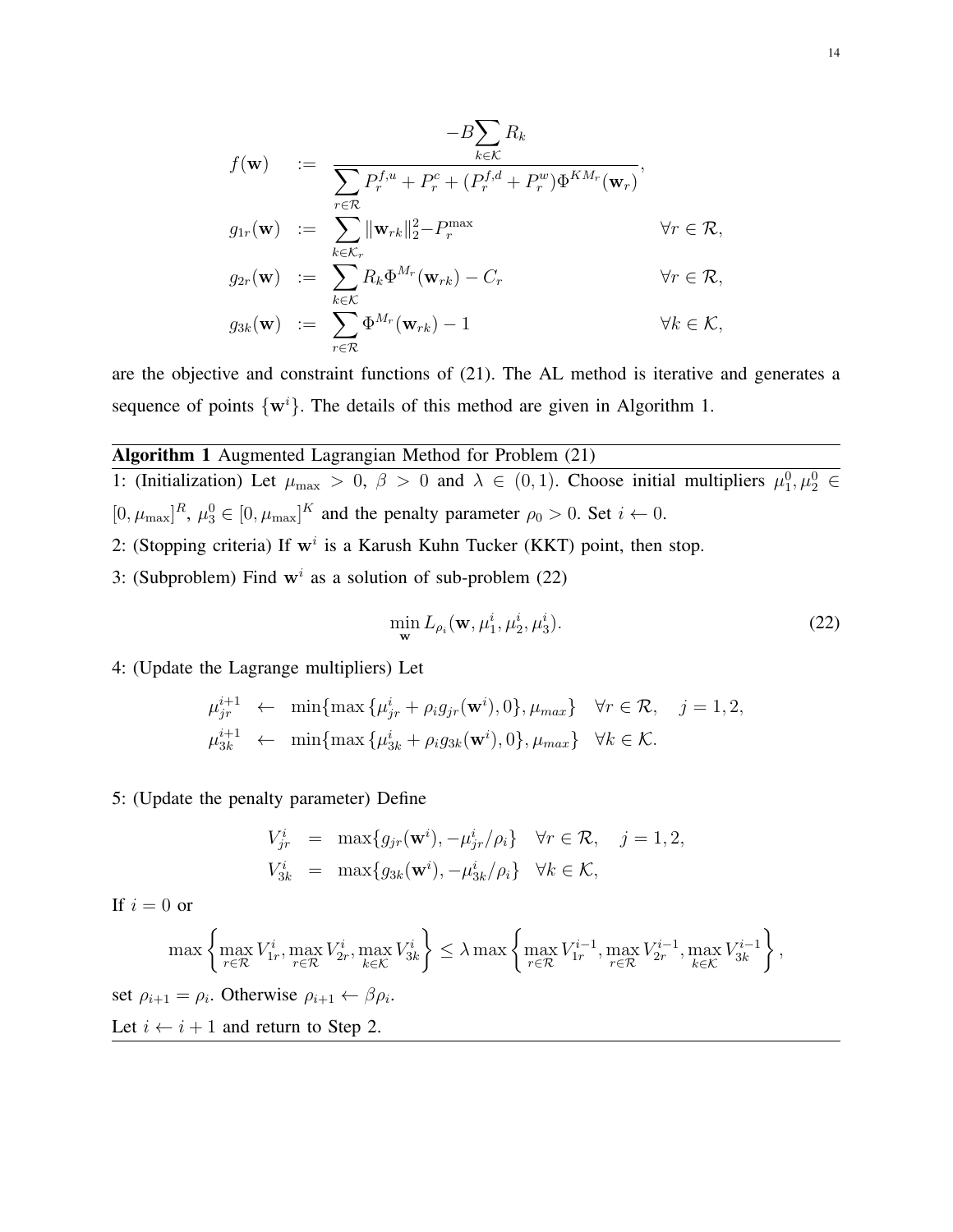## *B. Heuristic Algorithm for EE-Maximization*

To take advantage of the specific F-RAN architecture, our proposed heuristic algorithm for energy-efficiency maximization incorporates a hybrid feature of cloud-centralized user association and F-AP distributed beamforming. This framework is similar to the one adopted in [29, 30] for sum-rate maximization, where it was shown to efficiently cope with the adverse effects of outdated CSIs. Namely, the proposed heuristic algorithm consists of two phases. Phase I is carried out at the cloud BBUs for resolving the optimal user clustering and set of active F-APs based on the global but imperfect user CSI. In other words, the goal of Phase I is to solve for variable  $\mathcal{R}_A$ . Then, based on the solution from Phase I, Phase II will optimize over the beamforming vectors  $w_{rk}$ ,  $r \in \mathcal{R}_A$ ,  $k \in \mathcal{K}_r$ , at each F-AP, based on local but perfect CSI knowledge. Note that, unlike the initial problem (21) which solves the global beamforming vector w then infers  $\mathcal{R}_A$ , the decoupled resolution of these variables is a design choice enabling to take advantage of the centralized/distributed F-RAN architecture for reducing the required computational complexity.

A specific feature of our proposed heuristic algorithm is that Phase I is optimized periodically, namely, every  $T$  frames, using outaded CSI in a centralized manner, while beamforming is optimized locally at every scheduling frame with perfect CSI. This allows us not only to reduce transport delays, but also to save a large amount of power for transmitting CSI and control information from F-APs to the cloud BBUs.

The details of the proposed heuristic algorithm are described as follows.

*For Frame 1 among T scheduling frames:* As mentioned, given the difficulty of optimizing the energy efficiency objective function jointly over beamforming vectors and active F-AP set, problem (14) is decomposed and addressed through two phases. And in this first frame, both Phase I and Phase II will be performed, where Phase I includes two steps for resolving the optimized set of active F-APs while Phase II resolves for optimized beamforming vectors.

**Phase I - Step 1:** Reformulation as a sum-rate maximization problem for initial user association In this first step, in order to make problem (14) tractable, we reformulate it into an equivalent sum-rate maximization problem under simplifying assumptions, and solve for  $w_{rk}$ . To do this, we assume that all F-APs are activated, i.e., the set of active F-APs is fixed to  $\mathcal{R}_A = \mathcal{R}$ , and the transmit power  $P_r^w$  in (8) is assumed to be equal to its maximum budget  $P_r^{\max}$  in (14a). This sets the denominator in (14) to its maximum value, which is a constant. By doing so, problem (14) is recast as the following sum-rate maximization problem,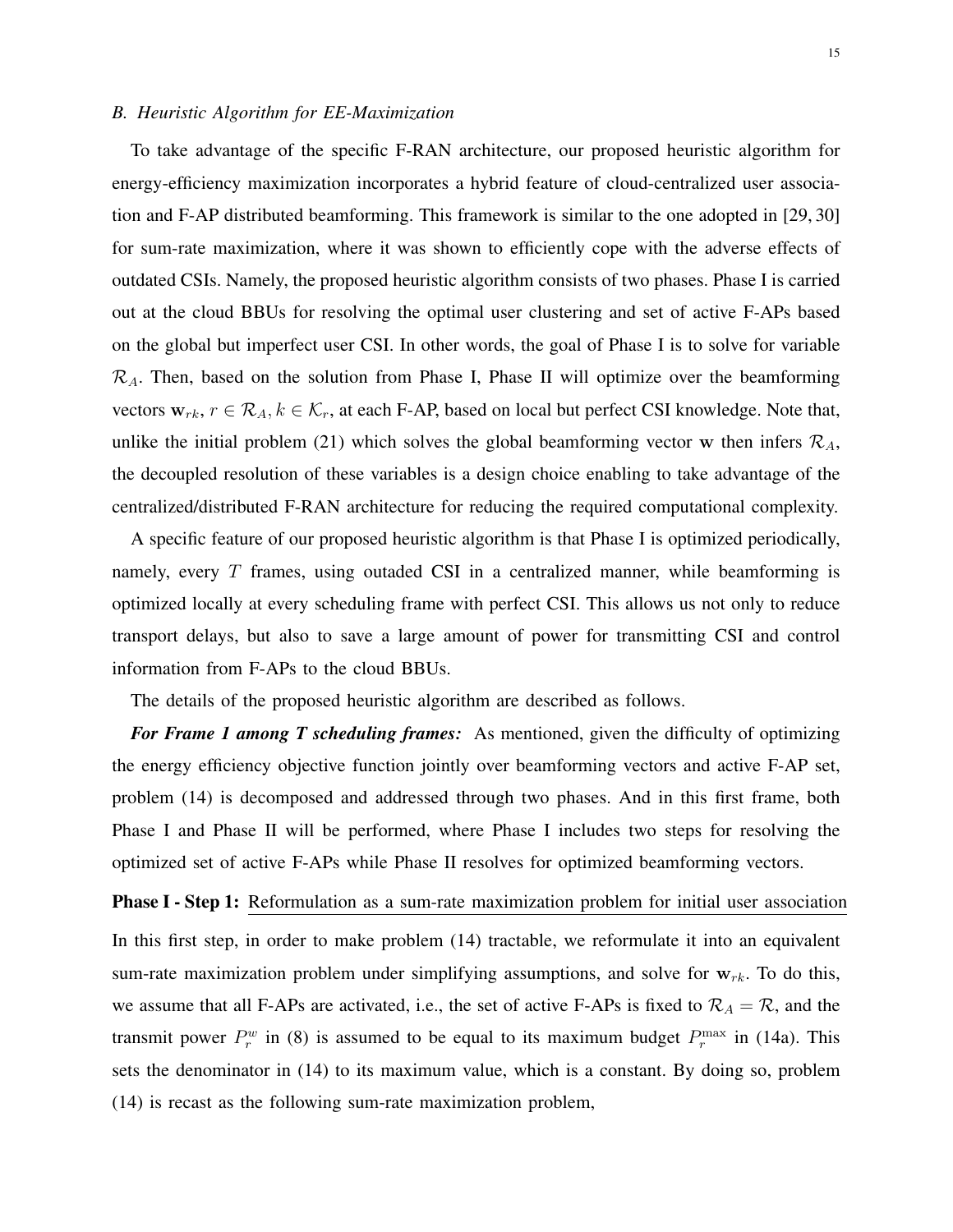$$
\max_{\mathbf{w}_{rk}} \quad \tau = \sum_{k \in \mathcal{K}} R_k,\tag{23}
$$

s.t., 
$$
\sum_{k \in \mathcal{K}_r} ||\mathbf{w}_{rk}||_2^2 \le P_r^{\max}, \quad \forall r \in \mathcal{R},
$$
 (23a)

$$
\sum_{k \in \mathcal{K}_r} R_k \leq C_r, \qquad \forall r \in \mathcal{R}, \tag{23b}
$$

$$
\sum_{r \in \mathcal{R}_A} |||\mathbf{w}_{rk}||_2^2||_0 \le 1, \qquad \forall k \in \mathcal{K}.
$$
 (23c)

Note that, due to the fronthaul delays, the data rate is calculated by  $R_k = \log(1 + \tilde{\gamma}_k)$ , where  $\tilde{\gamma}_k$  denotes the SINR of user k which is a function of the outdated CSI  $\tilde{\mathbf{h}}_k$  in (4).

To tackle problem (23), Algorithm 2 below is applied, whereby the following relaxation technique is introduced in order to approximate constraint (23c) as

$$
\sum_{r \in \mathcal{R}} \left\| ||\mathbf{w}_{rk}||_2^2 \right\|_0 \approx \sum_{r \in \mathcal{R}} \beta_{rk} ||\mathbf{w}_{rk}||_2^2 \le 1.
$$
\n(24)

Here,

$$
\beta_{rk} = \frac{1}{\vert\vert \hat{\mathbf{w}}_{rk} \vert\vert_2^2 + \delta},\tag{25}
$$

with  $\hat{\mathbf{w}}_{rk}$  the value of  $\mathbf{w}_{rk}$  at the algorithm's previous iteration. Parameter  $\delta > 0$  is a regularization factor that is tuned by (26) such that it diminishes over iterations and  $\beta_{rk} ||\mathbf{w}_{rk}||_2^2$  approaches  $\left\| ||\mathbf{w}_{rk}||_2^2 \right\|_0$  at convergence:

$$
\delta_i = \delta_0 \lambda^i. \tag{26}
$$

In (26),  $\delta_0$  is an appropriate initial value of  $\delta$  and  $\lambda \in (0,1)$ . Actually, the approximation of constraint (23c) by (24) is similar to the approximation by (16), but with the difference that, by using  $\beta_{rk}$  calculated with the previous value of w<sub>rk</sub> in (25), constraint (23c) becomes convex. Then, problem (23) becomes a convex optimization problem that can be solved by standard methods, for instance the interior point method. The initial user clustering is hence obtained through the solution of this convex optimization problem by observing that  $k \in \mathcal{K}_r$  if and only if  $\mathbf{w}_{rk} \neq \mathbf{0}$ .

# **Phase I - Step 2:** Energy-efficient greedy F-AP activation for solving  $\mathcal{R}_A$

We define the global energy efficiency metric  $\eta^{Glo}$ , and the local energy efficiency metric  $\eta_r^{Loc}$ of each F-AP r as follows, based on the initial solutions  $w_{rk}$  obtained in step 1,

$$
\eta^{Glo} = \frac{B\tau(\mathbf{w}_{rk}, \mathcal{R}_A)}{P(\mathbf{w}_{rk}, \mathcal{R}_A)} = \frac{B\sum_{k \in \mathcal{K}} R_k}{P(\mathbf{w}_{rk}, \mathcal{R}_A)},\tag{27}
$$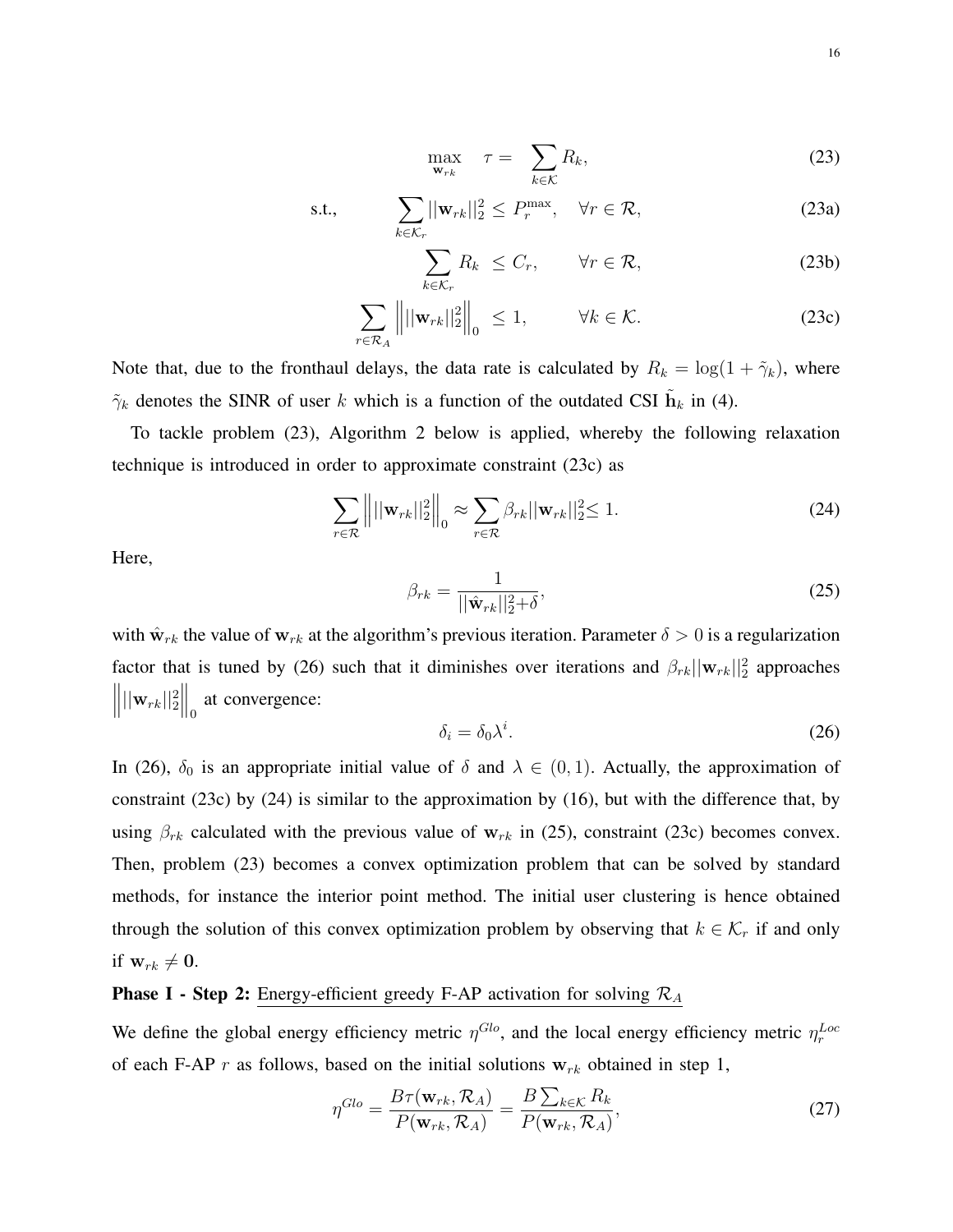# Algorithm 2 Initial User Association at BBUs

1: **Initialize**  $\{\hat{\mathbf{w}}_{rk}, \delta\}$ 

# 2: repeat

- 3: Update  $\beta_{rk}$
- 4: Update  $\delta = \delta \cdot \lambda$
- 5: For fixed  $\beta_{rk}$ , cast (23) as an SOCP and solve by the interior point method.
- 6: **until**  $||\hat{\mathbf{w}}_{rk} \mathbf{w}_{rk}||_2^2 < \epsilon$

$$
\eta_r^{Loc} = \frac{B\tau_r(\mathbf{w}_{rk}, \mathcal{R}_A)}{P_r^{\text{on}}(\mathbf{w}_{rk}, \mathcal{R}_A)} = \frac{B\sum_{k \in \mathcal{K}_r} R_k}{P_r^{\text{on}}(\mathbf{w}_{rk}, \mathcal{R}_A)},\tag{28}
$$

with P and  $P_r^{\text{on}}$  defined in (12), (10) respectively. The global energy efficiency metric englobes all F-APs' contributions, while the local energy efficiency metric only accounts for F-AP  $r$ .

F-APs are then listed in the descending order of  $\eta_r^{Loc}$ , and the lowest F-AP is removed from the set of active F-APs  $\mathcal{R}_A$  if  $\eta^{Glo}$  is increased. This greedy process is iterated, until  $\eta^{Glo}$  stops increasing (lines 11 to 19 in Algorithm 3). At the end, the energy-efficient solutions for user association  $\mathcal{K}_r$ ,  $\forall r \in \mathcal{R}$  and the set of active F-APs  $\mathcal{R}_A$  are obtained.

## **Phase II:** Signal to Leakage-plus-Noise Ratio (SLNR) maximization for solving  $w_{rk}$

In this phase, based on their associated users given by the previous phase, each active F-AP optimizes beamforming, using local but perfect knowledge of CSI. Given this local context, we opt for maximizing the SLNR metric at each user served by active F-APs for optimizing the actual beamforming vectors  $w_{rk}$ . The SLNR of user k associated to F-AP r towards other users is given by

$$
\zeta_{rk} = \frac{|\mathbf{h}_{rk}^H \mathbf{w}_{rk}|^2}{\sum\limits_{\substack{k' \in \mathcal{K} \\ k' \neq k}} |\mathbf{h}_{rk'}^H \mathbf{w}_{rk}|^2 + \sigma_n^2}.
$$
\n(29)

Then, under the assumption that the power allocation among users associated to the same F-AP is equal, the SLNR maximization problem at each active F-AP is expressed as

$$
\max_{\mathbf{w}_{rk}} \zeta_{rk} \quad \text{such that} \quad ||\mathbf{w}_{rk}||_2^2 \le \frac{P_r}{K_r}.\tag{30}
$$

This problem can be solved in closed-form, where the optimal beamforming vectors as given by [39],

$$
\mathbf{w}_{rk}^{opt} = \sqrt{\frac{P_r}{K_r}} \max eig \left[ \left( \sum_{k' \neq k} \mathbf{h}_{rk'} \mathbf{h}_{rk'}^H + \frac{K_r \sigma_n^2}{P_r} \mathbf{I} \right)^{-1} \mathbf{h}_{rk} \mathbf{h}_{rk}^H \right],
$$
(31)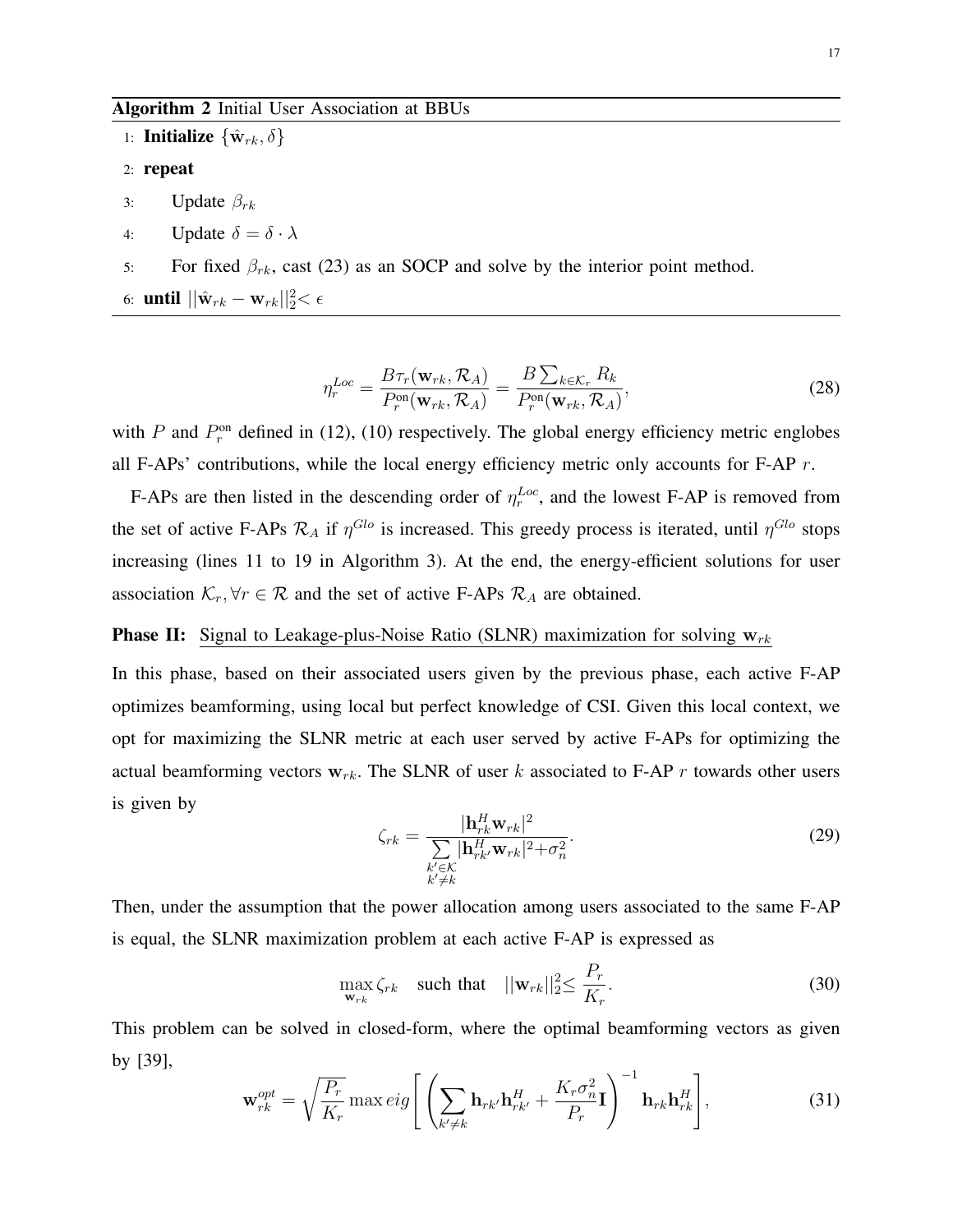where max  $eig(A)$  is the eigenvector of the largest eigenvalue of matrix A, and can be efficiently computed by the power iteration method [40].

Finally, for the first frame, the total consumed power at each F-AP is given by  $P_r$  in (12).

*For Frame 2 to T:* For these intermediate scheduling frames, the user association and set of active F-APs will remain fixed to that of the first frame, so that only beamforming optimization, i.e., Phase II, is performed individually at each active F-AP, based on local and perfect CSIs available for each frame. Therefore, the energy consumption of each F-AP solely includes circuit power  $P_r^c$  and wireless downlink transmit power  $P_r^w$ .

The overall power consumption for our proposed algorithm, averaged over the  $T$  scheduling frames is finally given by

$$
P_{prop} = \frac{1}{T} \bigg[ \bigg( \sum_{r \in \mathcal{R}_A} (P_r^{f,u} + P_r^c + P_r^{f,d} + P_r^w) + \sum_{t=1}^{T-1} \sum_{r \in \mathcal{R}_A} (P_r^c + P_r^w) + \sum_{t=1}^{T} \sum_{r \notin \mathcal{R}_A} (P_r^{f,u} + P_r^c) \bigg]. \tag{32}
$$

Details of the proposed algorithm are described in Algorithm 3.

#### VI. NUMERICAL RESULTS

## *A. Simulation settings*

We evaluate the proposed and reference algorithms in two types of heterogeneous F-RAN networks: firstly, a small-scale network composed of 1 macro and 3 pico F-APs with 5 and 10 users, and secondly, a larger network composed of 3 macro and 9 pico F-APs with 15 to 90 users. Users are uniformly distributed over the whole network area. The number of antennas of the macro and the pico F-APs are equal to 4 and 2, respectively. Each user is equipped with one antenna.

The wireless channels are assumed to undergo small-scale Rayleigh fading and log-normal shadowing. Simulation parameters generally follow those of [9]. Namely, the maximum transmit power budgets of macro and pico F-APs are set to 43 and 30 dBm respectively, and the fronthaul rate limitation  $C_r$  is fixed to 690 Mbps for macro F-APs and 107 Mbps for pico F-APs. The bandwidth B is set to 10 MHz and the noise power spectral density  $\sigma_n^2$  to  $-169$  dBm/Hz. Regarding the power consumption model, parameter values follow those of [20] and are given in Table II.

All simulations are run with Matlab R2018a on an Intel Core i7-7700 3.6 Ghz processor.

In the proposed AL-based EE algorithm, denoted *Prop. AL* algorithm, we set  $\mu_{\text{max}}$  to 1,  $\lambda$ to 0.25,  $\beta$  to 10, the initial value of penalty parameter  $\rho_0$  to 10 and the maximum number of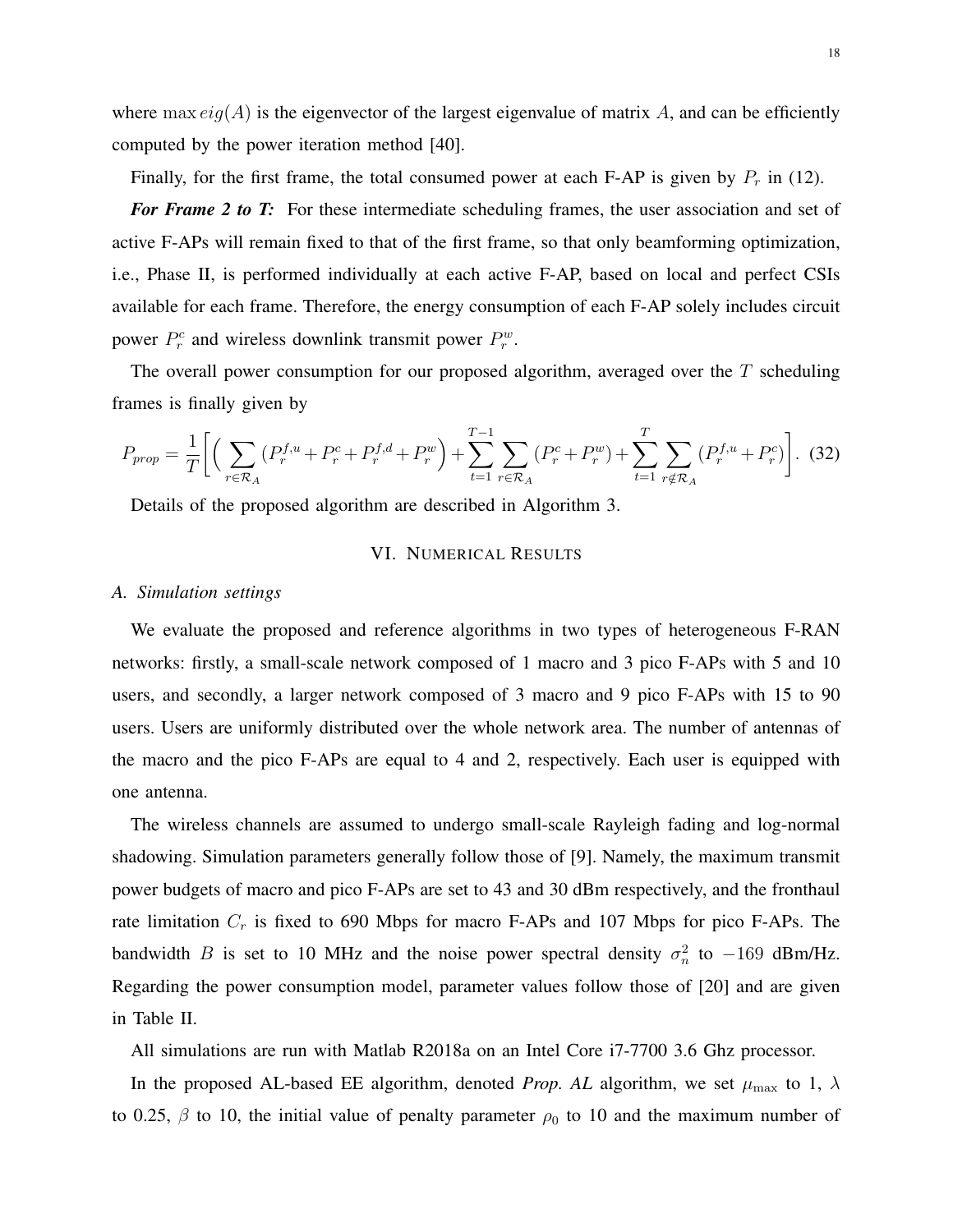Algorithm 3 Proposed Heuristic EE Algorithm for solving (14)

1: Time slot  $t \leftarrow 0$ 2: while  $t < MAX\_TIME\_SLOT$  do 3: if t mod  $T = 0$  then 4:  $\mathcal{R}_A \leftarrow \mathcal{R}$ 5:  $\{\mathcal{K}_1, \ldots, \mathcal{K}_R\} \leftarrow$  Solve (23) 6: Calculate  $\eta^{Glo}$  by (27) 7: **for** each  $r \in \mathcal{R}_A$  **do** 8: Calculate  $\eta_r^{Loc}$  by (28) 9: end for 10:  $\mathcal{R}'_A \leftarrow \mathcal{R}_A$ 11: **while** true **do** 12:  $r_{wst} \leftarrow \arg \min_{r \in \mathcal{R}'_A} \{ \eta_r^{Loc} \}$ 13: Calculate  $\eta^{Glo'}$  by (27) with  $\{R_A\}_{rust}$ 14: **if**  $\eta^{Glo'} \geq \eta^{Glo}$  then 15:  $\mathcal{R}'_A \leftarrow \mathcal{R}'_A \backslash r_{wst}$ 16: else 17:  $\mathcal{R}_A \leftarrow \mathcal{R}_A'$ , break 18: end if 19: end while 20: end if 21: Perform local beamforming optimization for every F-AP  $r \in \mathcal{R}_A$ 22:  $t \leftarrow t + 1$ 23: end while

iterations to 50. The value of  $\delta$  in both  $\ell_0$ -norm approximations (16), (25) is chosen as 0.1. The scheduling period of the proposed heuristic EE scheme, denoted as *Prop. Heur.* algorithm, is set to  $T = 10$  as in [29, 30].

To evaluate the energy efficiency performance, both proposed algorithms are compared to the reference algorithm designed in [20] for providing high energy-efficiency in F-RAN, referred as *Ref. EE* algorithm and described in subsection VI-B for convenience. However, due to its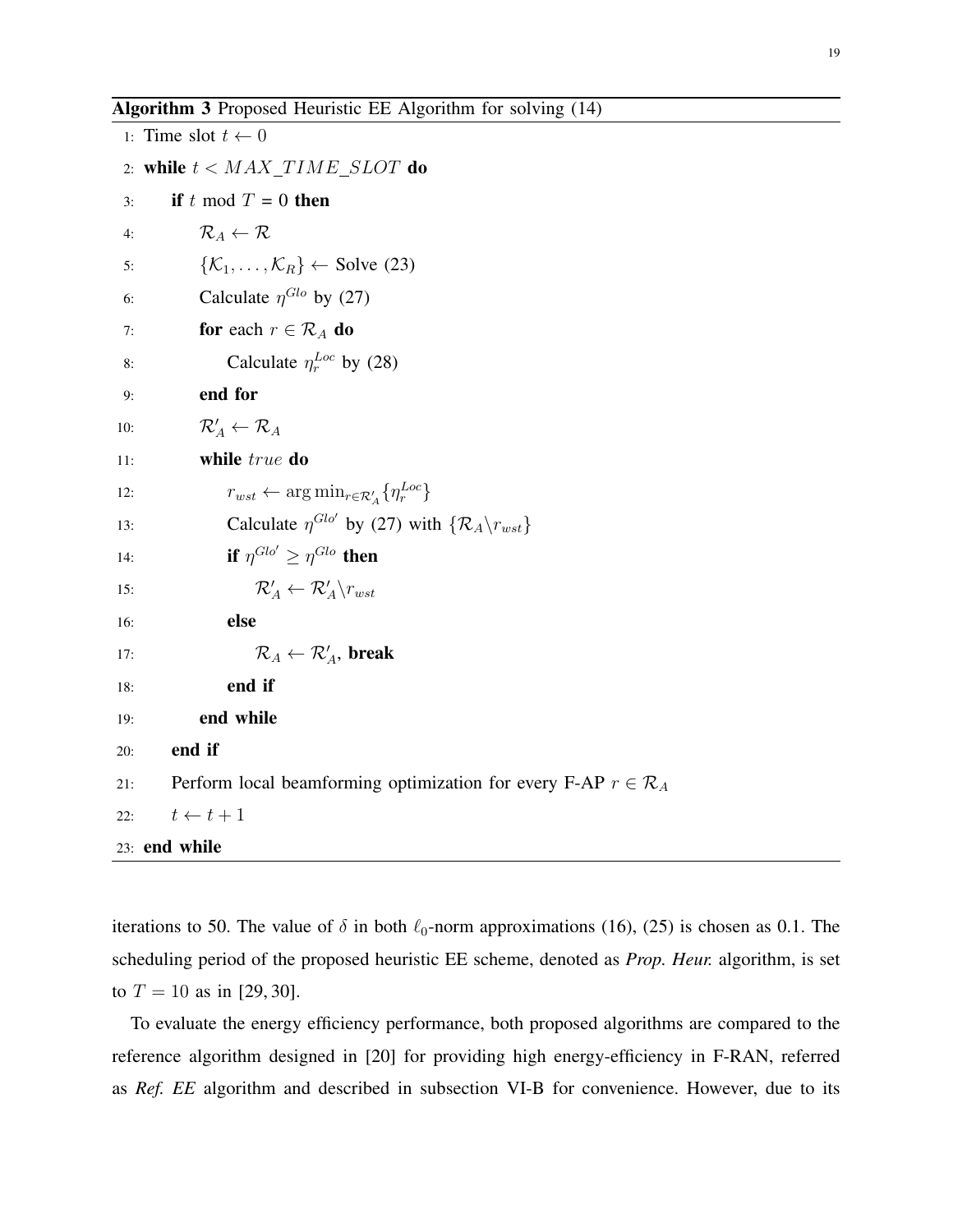| <b>Parameter</b>    | <b>Description</b> |
|---------------------|--------------------|
| $P_{\text{fix},r}$  | 0.825 W            |
| β                   | 4/3                |
| $b_{IQ}$            | 20                 |
| $f_{\rm pre}$       | $1.5$ MHz          |
| $P_{\mathrm{td},r}$ | $0.25$ W/Gbps      |
| $\beta_r$           | 0.4                |
| $\rho_d N_0$        | 1                  |
| $P_{\text{ic},r}$   | 0.2                |

TABLE II: Simulation parameter values for the power consumption model [20]

aforementioned high computational complexity, *Prop. AL* algorithm will be only considered in the small-scale network, whereas both *Prop. Heur.* and *Ref. EE* will be evaluated in the larger network.

Moreover, since sum-rate is a key performance metric which should not be sacrificed even when aiming at high global energy efficiency, the proposed heuristic algorithm was also compared to the sum-rate maximization algorithm of [29, 30] designed for F-RAN, which essentially performs user association and beamforming as in Step 1 of section V.B. This algorithm will be referred to as *Ref. SR* algorithm.

To assess the effects of various CSI error levels, we evaluate the proposed heuristic algorithm for different CSI error variances  $\sigma_e^2 = \{0, 0.01, 0.1, 1\}$ , where  $\sigma_e^2 = 0$  represents the perfect CSI case.

## *B. Reference algorithms*

## *Reference energy-efficiency maximizing algorithm for F-RAN (Ref. EE)*

This method, proposed in [20], leverages edge processing for enabling a dynamic F-AP selection to enhance system energy efficiency. Each F-AP autonomously decides to turn off or not, based on its local but perfect CSI. At the beginning, each user chooses its closest F-AP based on its received signal power strength from F-APs, then if the number of associated users to a given F-AP surpasses its capacity, the worst users in terms of energy efficiency will be dropped. After that, if the number of associated users is lower than a fixed threshold, the F-AP will be turned off. In [20], beamforming optimization is performed at each F-AP towards its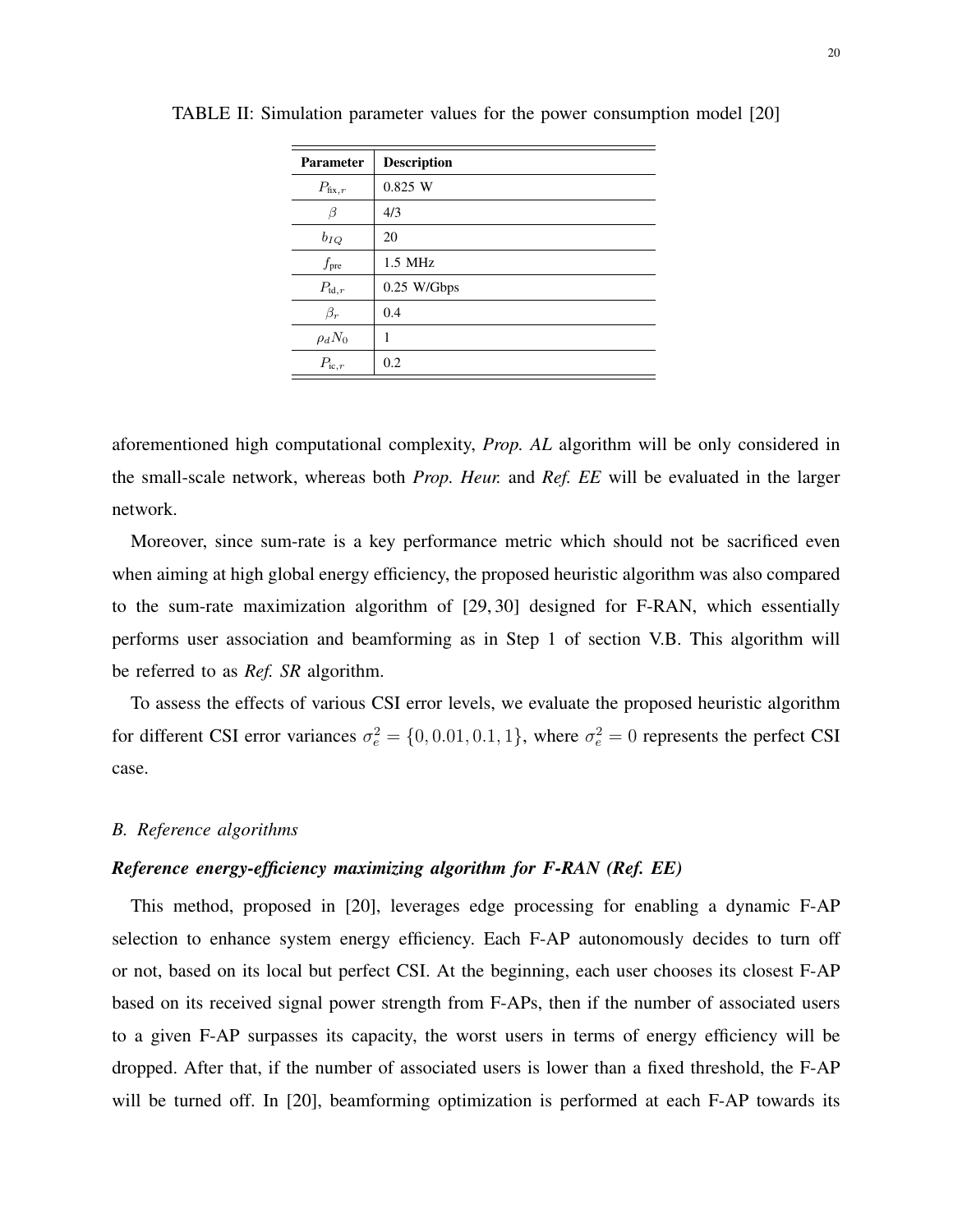local users based on zero-forcing, however, SLNR-based optimization will be performed here for fair comparison with our proposed scheme<sup>4</sup>.

The details of this method are given in Algorithm 4. The value of  $\theta$  is set to 1 in our simulation, i.e., an F-AP is turned off if it has less than 1 associated user.

|    | <b>Algorithm 4</b> Ref. EE Algorithm [20]                                                                                 |                                                              |
|----|---------------------------------------------------------------------------------------------------------------------------|--------------------------------------------------------------|
|    | 1: Initialization: $\mathcal{K}_r = \mathcal{K}$ for $\forall r, \mathcal{R}_A = \mathcal{R}$                             |                                                              |
|    | 2: for each $r \in \mathcal{R}_A$ do                                                                                      |                                                              |
| 3: | while $ \mathcal{K}_r $ is over capacity of r <b>do</b>                                                                   |                                                              |
|    | 4: $\tilde{k} = \arg \max_{k \in \mathcal{K}_r} d_{kr}$                                                                   | $\triangleright d_{kr}$ : distance between user k and r      |
|    | 5: $\mathcal{K}_r = \mathcal{K}_r \backslash {\tilde{k}}$                                                                 |                                                              |
| 6: | end while                                                                                                                 |                                                              |
|    | 7: if $ \mathcal{K}_r  < \theta$ then                                                                                     | $\triangleright$ $\theta$ : the minimum served users by F-AP |
|    | 8: $\mathcal{R}_A = \mathcal{R}_A \backslash \{r\}$                                                                       |                                                              |
| 9: | end if                                                                                                                    |                                                              |
|    | $10:$ end for                                                                                                             |                                                              |
|    | 11: Calculate global energy efficiency with updated $\mathcal{R}_A$ and $\mathcal{K}_r$ , $\forall r \in \mathcal{R}_A$ . |                                                              |

## *Reference sum-rate maximizing algorithm for F-RAN (Ref. SR)*

In [29, 30], the issue of user scheduling and beamforming in F-RANs was also considered, but regarding weighted sum-rate maximization of the whole system. This algorithm is also composed of two phases: Phase I solves for the set of active F-APs using global, but outdated CSI and Phase II solves for the beamforming vectors at each active F-APs using local, but perfect CSI. However, in Phase I which is performed in frame 1 among  $T$ , only steps 1 and 3 are implemented by the sum-rate reference algorithm. Thus, the simulation results will show the efficiency of our F-APs' activation strategy, which is performed in Step 2 of Phase I of our proposed heuristic algorithm.

4 Preliminary simulations showed that both beamforming methods gave similar results for *Ref. EE* algorithm.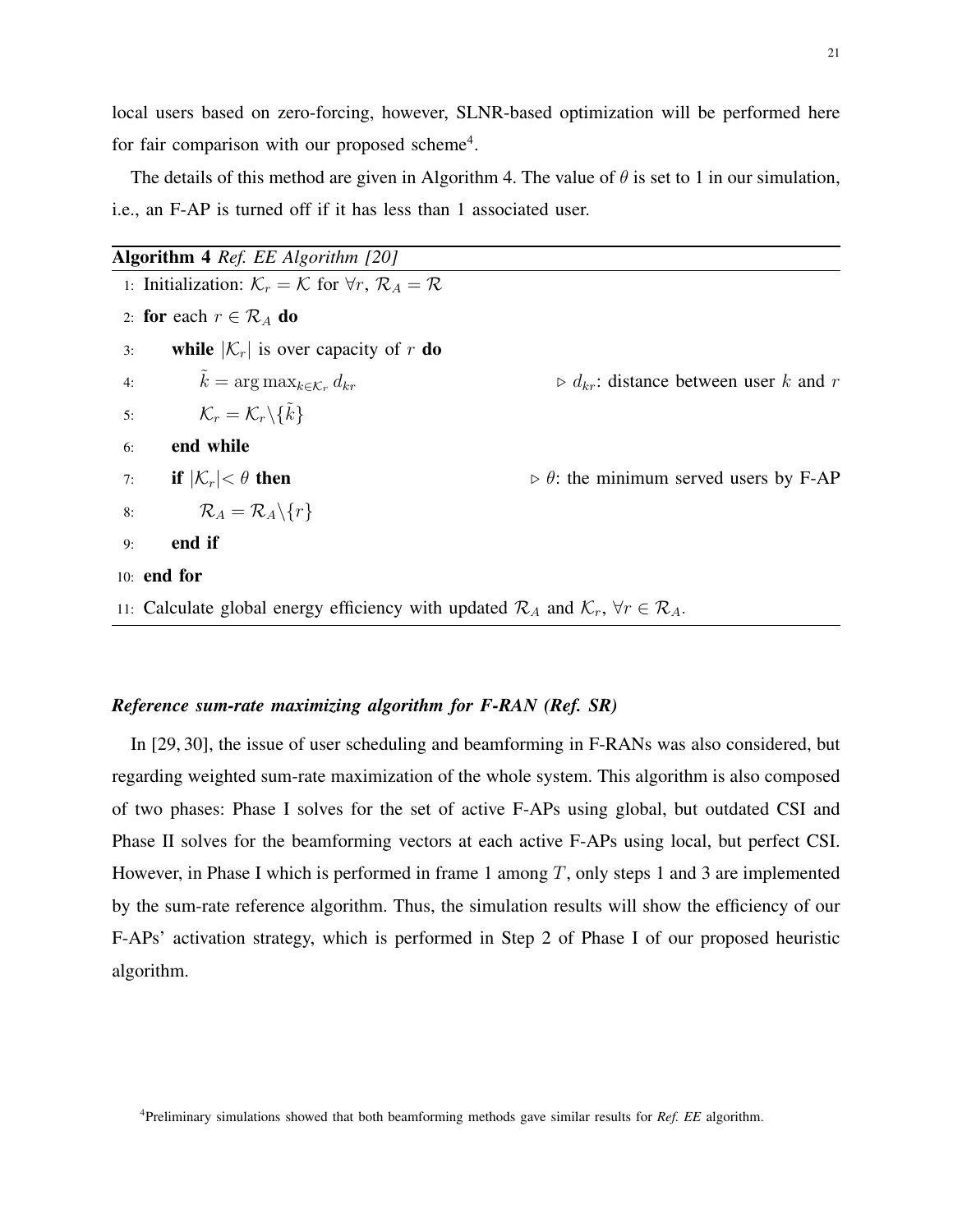

Fig. 5: Convergence behavior of the proposed AL-based algorithm

TABLE III: Average energy efficiency [Mbits/J] for proposed and reference algorithms in the small-scale network

|                |                 | Prop. AL Prop. Heur. Ref. EE |       |  |
|----------------|-----------------|------------------------------|-------|--|
|                | 5 users   21.55 | 16.51                        | 10.24 |  |
| 10 users 23.17 |                 | 16.86                        | 10.94 |  |

## *C. Simulation results*

## *Small-scale network*

As mentioned above, due to its high computational complexity, the proposed AL-based algorithm, *Prop. AL*, is only considered in a small-scale network. This algorithm has the advantage of serving as a performance upper-bound to assess the efficacy of the proposed heuristic algorithm. First, we show the convergence behavior of *Prop. AL* in Fig. 5, where Figs. 5a and 5b show the behavior of *Prop. AL* at two different channel instances as examples, while Fig. 5c represents its convergence behavior after averaging over multiple channel realizations. We can observe that, in all cases, *Prop. AL* converges well after around 25 iterations.

Next, we compare the proposed and reference algorithms' performances, assuming perfect CSI. Obviously, Table III shows that both proposed algorithms outperform the reference scheme, achieving more than twice and 1.6 times higher EE performance for *Prop. AL* and *Prop. Heur.*, respectively. In addition, the proposed heuristic algorithm provides an appreciable energy efficiency level, namely 75% of that achieved by the proposed AL-based method.

Moreover, Fig. 6 shows the cumulative distribution function (CDF) of energy efficiency given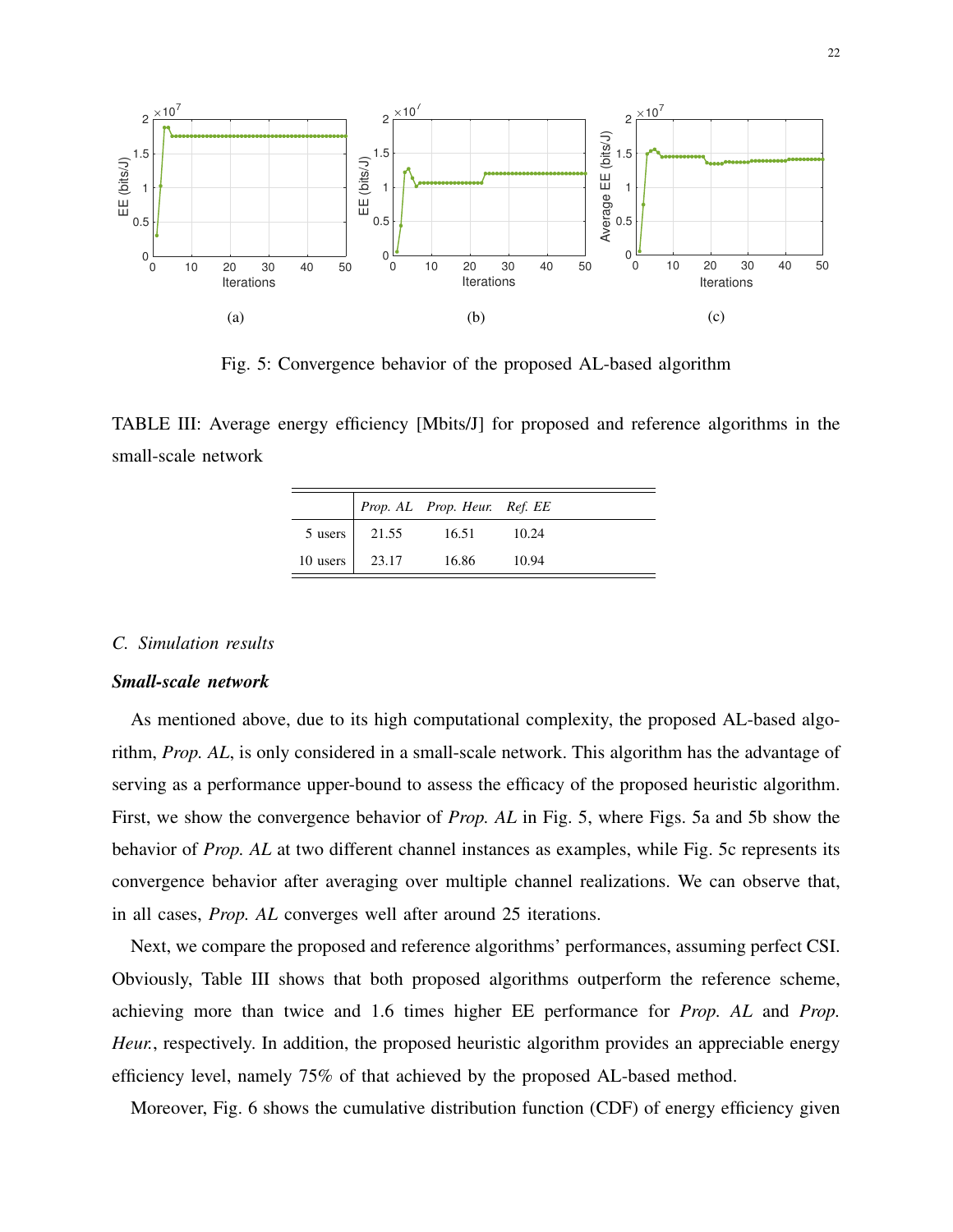

TABLE IV: Average running time [second] per frame for proposed and reference algorithms in the small-scale network



Fig. 6: CDF of energy efficiency given by proposed and reference algorithms in small-scale networks with perfect CSI

by proposed and reference algorithms, which again shows the clear gains achieved by both proposed algorithms, compared to the reference algorithm, namely in the case of 5 users, 92% and 54% gains at 80-th percentile for *Prop. AL* and *Prop. Heur.*, respectively, and 100% and 43% gains at the same percentile for *Prop. AL* and *Prop. Heur.* in the case of 10 users.

In addition, Table IV summarizes the average running times required per frame, for all algorithms, which clearly shows the high computational complexity of *Prop. AL*. Namely, from this table, we can see that in the case of 5 users, *Prop. AL* takes 560 and 1000 times longer running times compared to *Prop. Heur.* and *Ref. EE* respectively, and this goes up to 790 and 1200 times longer running times in the case of 10 users, respectively. Hence, this confirms that *Prop. AL* is intractable for large-scale networks.

Finally, in Fig. 7, we show the distribution of the number of active F-APs given by the three algorithms in the case of 10 users. It can be observed that the number of active F-APs in the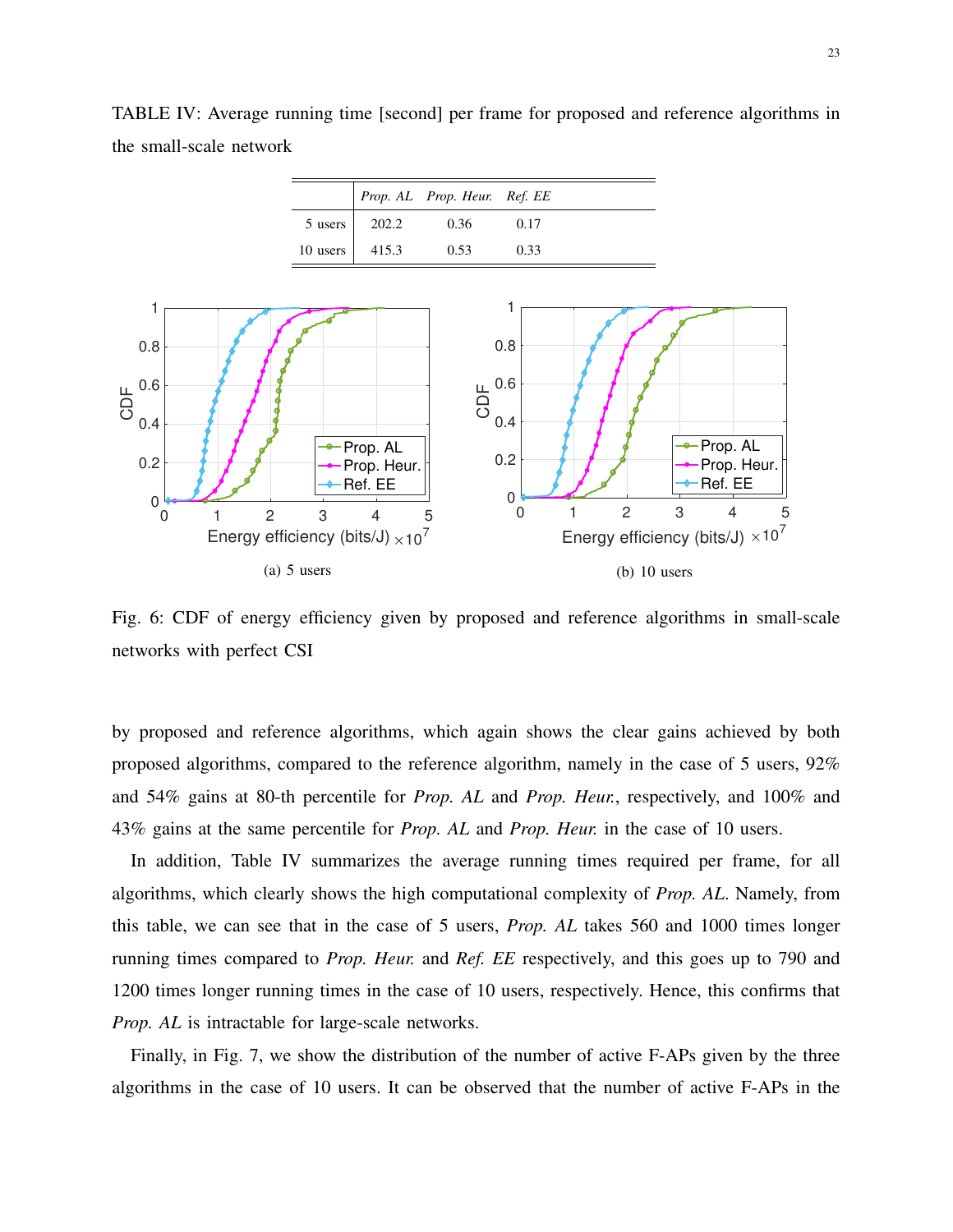

Fig. 7: Distribution of the number of active F-APs, in a small-scale network,  $K = 10$  users

heuristic and reference schemes is notably reduced compared to that of the optimization method. This is due to the fact that *Prop. AL* solves first for the overall beamforming vector from all F-APs to users, then only F-APs whose beamforming vectors towards all users are zero ( $w_{rk} = 0$ ) are turned off. By contrast, both *Prop. Heur.* and *Ref. EE* turn off the low-energy efficient F-APs prior to solving for the actual beamformers. However, our F-APs activation strategy appears to be much more efficient than in the reference one, since we guarantee a higher energy efficiency performance despite a lower number of active F-APs. In addition, despite deactivating a larger portion of F-APs, *Prop. Heur.* still provides higher user rate fairness as compared to *Ref. EE*, as will be shown in the case of larger networks in the sequel.

## *Larger networks*

In this case, we first compare our proposed heuristic algorithm with the reference method in terms of energy efficiency, under various CSI imperfectness levels at the cloud.

Since the reference scheme carries out both user association and beamforming tasks at individual F-APs, its performance is not impacted by the CSI errors at the cloud. By contrast, in our proposed algorithm, user association is implemented at cloud BBUs, thereby reducing the achievable energy efficiency performance as the CSI error level increases. This can be observed clearly in Fig. 8 showing the four curves given by *Prop. Heur.* under the four CSI error levels, but only one curve for *Ref. EE* scheme. We can also note that, although the performance of *Prop. Heur.* algorithm reduces as the CSI error variance increases, it still outperforms the reference one regardless of the number of users, even with the highest CSI error level ( $\sigma_e^2 = 1$ ). In particular, the gain achieved by *Prop. Heur.* algorithm even increases with a greater number of users. We can also notice that under all CSI error levels, the proposed algorithm achieves a peak at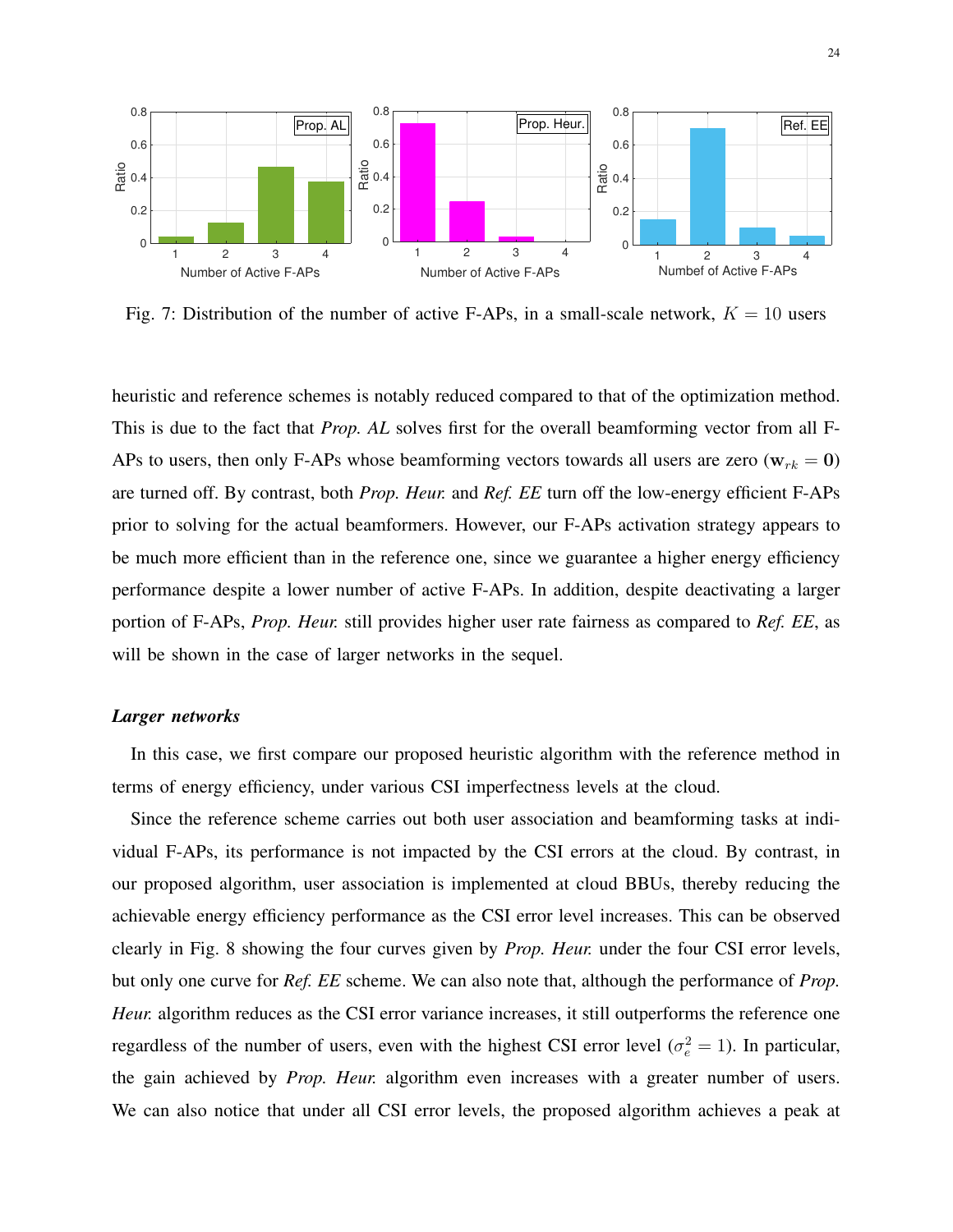

Fig. 8: Energy efficiency performance of the reference and proposed heuristic algorithms against number of users under various global CSI imperfectness levels

 $K = 60$  users, where the system reaches the maximum level of energy efficiency before slowly decreasing.

Based on this observation, hereafter, the total number of users is fixed to  $K = 60$ . Fig. 9 shows the CDF of user data rate given by our proposed heuristic and reference algorithms. Obviously, *Prop. Heur.* achieves higher user rate levels compared to *Ref. EE* for all CSI imperfectness levels. Moreover, while user data rates also decrease as the CSI error level increases, this degradation appears to be limited. For instance, even with  $\sigma_e^2 = 1$ , the reduction is limited to 24% at 80-th percentile, compared to the perfect CSI case. By contrast, *Ref. EE* has a 93% lower rate compared to *Prop. Heur.* for  $\sigma_e^2 = 1$ , at the same percentile. In particular, we can observe that the proposed heuristic algorithm increases the proportion of served users in poor channel conditions, including cell edge users, as compared to *Ref. EE*. For instance, the worst 30% users can achieve up to 1 Mbps under the worst CSI level ( $\sigma_e^2 = 1$ ) and up to 2.3 Mbps for perfect CSI at BBU. By contrast, *Ref. EE* only serves users with better CSI, resulting into 85% of user data rates below 1 Mbps. Therefore, it can be concluded that our proposed method can clearly provide better user rate-fairness compared to the reference method.

Furthermore, the distribution of the number of active F-APs is evaluated for the proposed and reference methods in Fig. 10. Again, we observe that the number of active F-APs for *Prop.*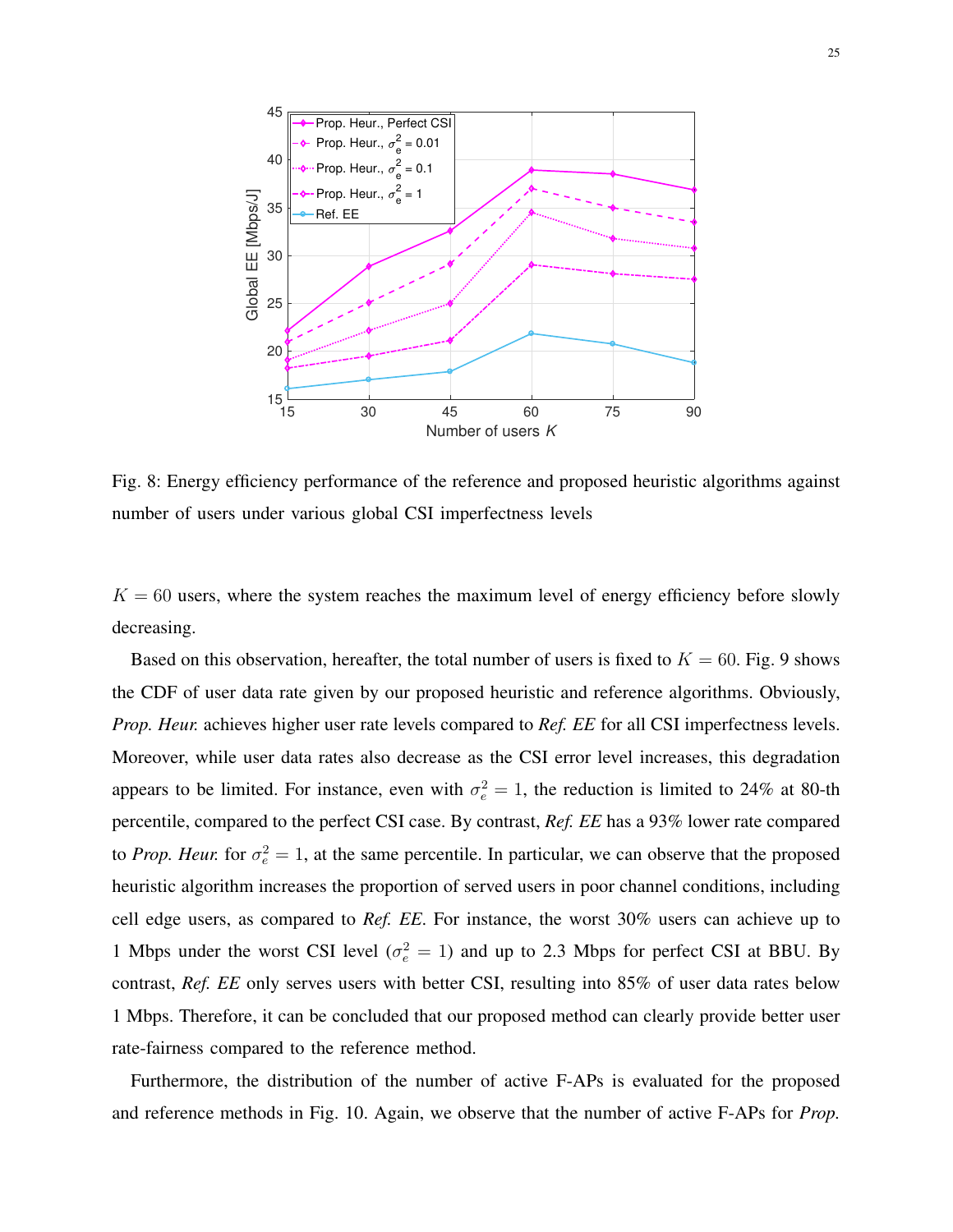

Fig. 9: CDF of user data rate with various CSI error levels, proposed and reference algorithms,  $K = 60$  users



Fig. 10: Distribution of the number of active F-APs for proposed heuristic and reference algorithms,  $K = 60$  users

*Heur.* is smaller than that of *Ref. EE*, while providing much higher energy efficiency as well as user rate performance.

Finally, we compare our heuristic algorithm with *Ref. SR* algorithm in [29, 30], in order to evaluate the trade-off between energy efficiency and sum-rate achieved by *Prop. Heur.* algorithm.

Table V shows the energy efficiency achieved by both algorithms, *Ref. SR* and *Prop. Heur.*,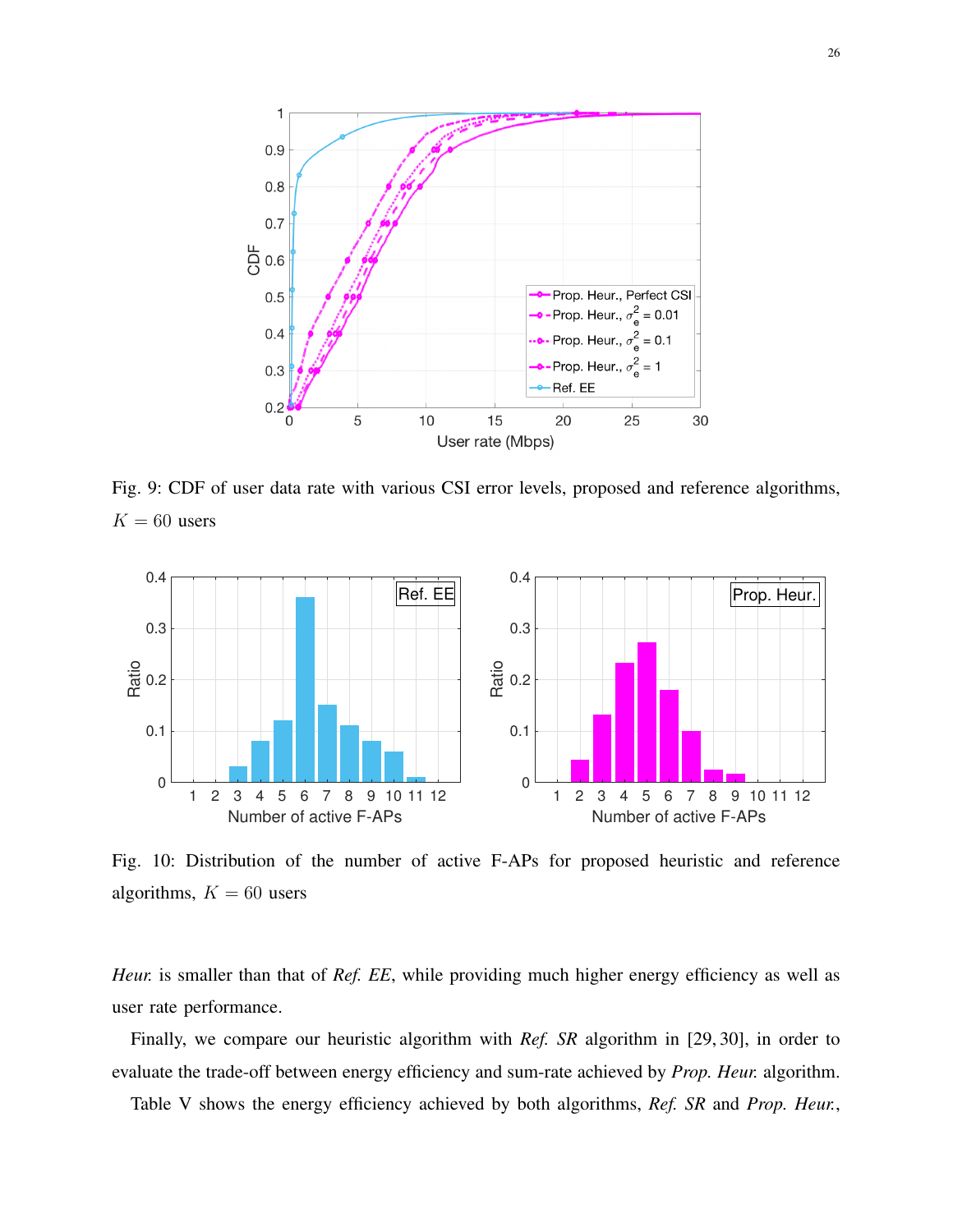under the different CSI error variances in the case of 60 users. As expected, *Prop. Heur.* algorithm achieves higher energy efficiency performance for all CSI error levels, whereas the reference scheme achieves higher sum-rate as shown in Fig. 11. In particular, although the sum-rates offered by *Prop. Heur.* are smaller than those of *Ref. SR*, the sum-rate degradation is limited to around 25%, while the global energy efficiency of the proposed scheme is considerably higher, i.e., approximately two-fold under all CSI levels. This can be understood as follows. In *Prop. Heur.*, the consumed power is given by (32), which is obviously lower than that of the reference sum-rate method in (12), while still attaining about 75-78% of the reference sum-rate performance.

TABLE V: Energy efficiency [Mbits/J] given by proposed and reference sum-rate algorithms,  $K = 60$  users

|                                  | Perfect CSI $\sigma^2 = 0.01$ $\sigma^2 = 0.1$ $\sigma^2 = 1$ |                   |       |  |
|----------------------------------|---------------------------------------------------------------|-------------------|-------|--|
| <i>Prop. Heur.,</i> $\eta^{Glo}$ | 38.93                                                         | 37.00 34.51 29.03 |       |  |
| <i>Ref.</i> SR, $\eta^{Glo}$     | 19.0                                                          | 17.5 15.8         | -14.0 |  |



Fig. 11: Sum-rate performance given by proposed heuristic and reference algorithms,  $K = 60$ users

In addition, we can see that *Ref. EE* is not affected by CSI imperfectness, whereas both *Prop. Heur.* and *Ref. SR* offer lower throughput and energy efficiency as the error variance increases.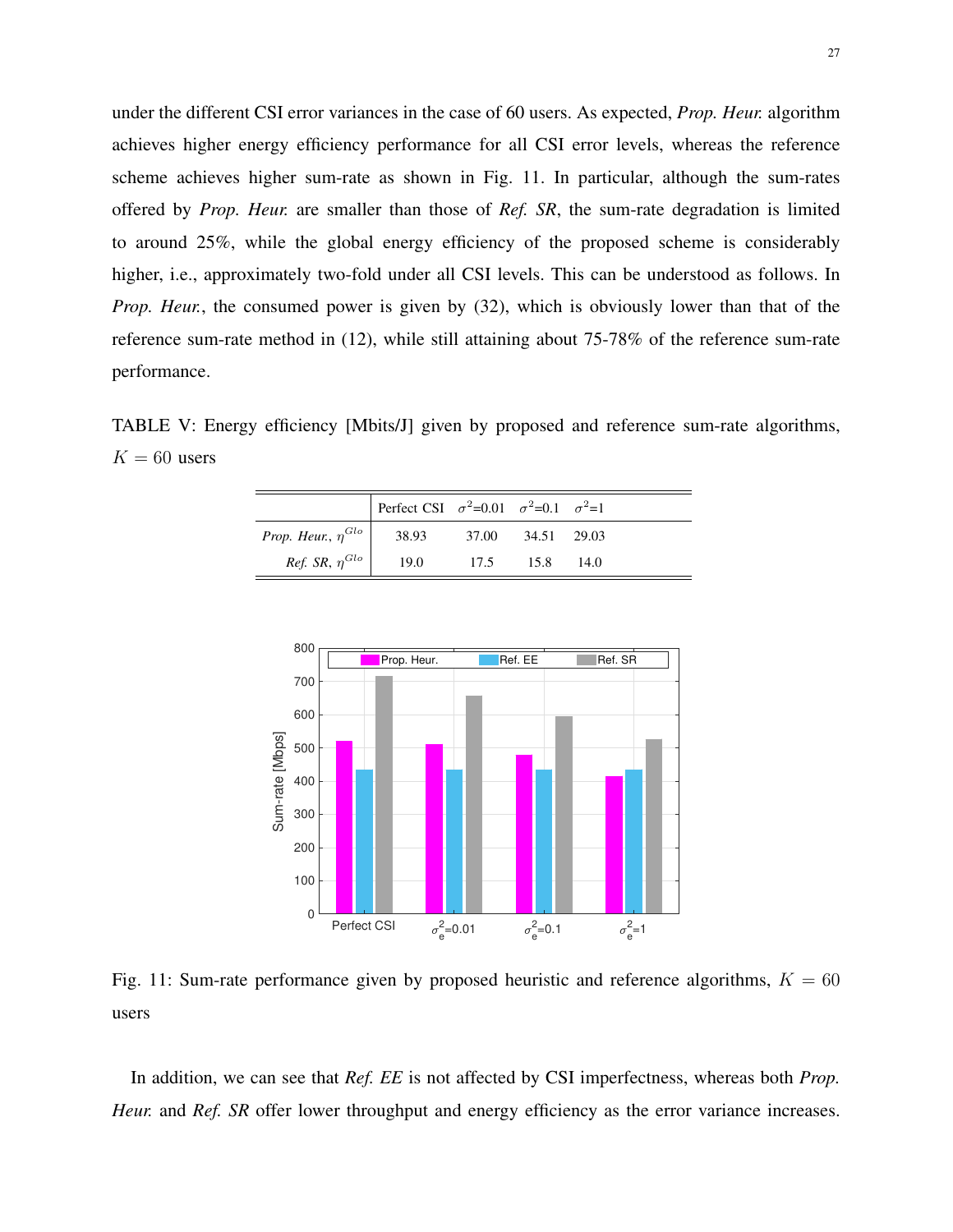However, the sum-rate given by our heuristic algorithm is still larger than the reference energyefficiency scheme for all cases except for  $\sigma_e^2 = 1$  in which case a slightly lower sum-rate is observed, but where 33% gains in terms of energy efficiency is attained in counterpart, as observable from Fig. 8.

## VII. CONCLUSION

We have investigated the problem of energy efficiency maximization through user association and beamforming in F-RAN, under the assumption of imperfect CSI knowledge at the cloud BBUs. This problem was formulated under the constraints of fronthaul rate limitation, power budget and especially the F-RAN specific requirement ensuring local processing. We proposed two approaches, one AL-based and one heuristic method, to handle the mathematical challenges of the formulated optimization problem. In particular, the proposed heuristic strategy utilizes the global but outdated CSI to perform centralized user association and F-AP activation in a periodic manner at the cloud, and the local but perfect CSI for enabling accurate distributed beamforming at each F-AP in every frame. Simulation results proved that, our proposed methods outperformed the reference F-RAN distributed algorithm for a wide range of CSI error levels. Moreover, compared to the baseline sum-rate algorithm, the proposed heuristic scheme could offer notable energy efficiency improvements while limiting the sum-rate degradation.

In the future work, more complex issues of user and device mobility in F-RAN will be considered, as well as IoT application-specific requirements. To tackle such dynamic environments, methods leveraging machine learning techniques will be investigated and developed.

#### ACKNOWLEDGMENTS

This work was funded in part by the Grant-in-Aid for Scientific Research (Kakenhi) no. 17K06453 from the Ministry of Education, Science, Sports and Culture of Japan.

#### **REFERENCES**

- [1] T. H. L. Dinh, M. Kaneko, and L. Boukhatem, "Energy-Efficient User Association and Beamforming for 5G Fog Radio Access Networks," in *IEEE Annual Consumer Communications & Networking Conference (CCNC)*, pp. 1–6, Jan. 2019.
- [2] "Cisco Visual Networking Index: Global Mobile Data Traffic Forecast Update, 20172022 White Paper," Feb. 2019 (accessed Jun. 4, 2019). [Online]. Available: https://www.cisco.com/c/en/us/solutions/collateral/service-provider/ visual-networking-index-vni/white-paper-c11-738429.html
- [3] W. Saad, M. Bennis, and M. Chen, "A Vision of 6G Wireless Systems: Applications, Trends, Technologies, and Open Research Problems," *IEEE Network*, pp. 1–9, 2019.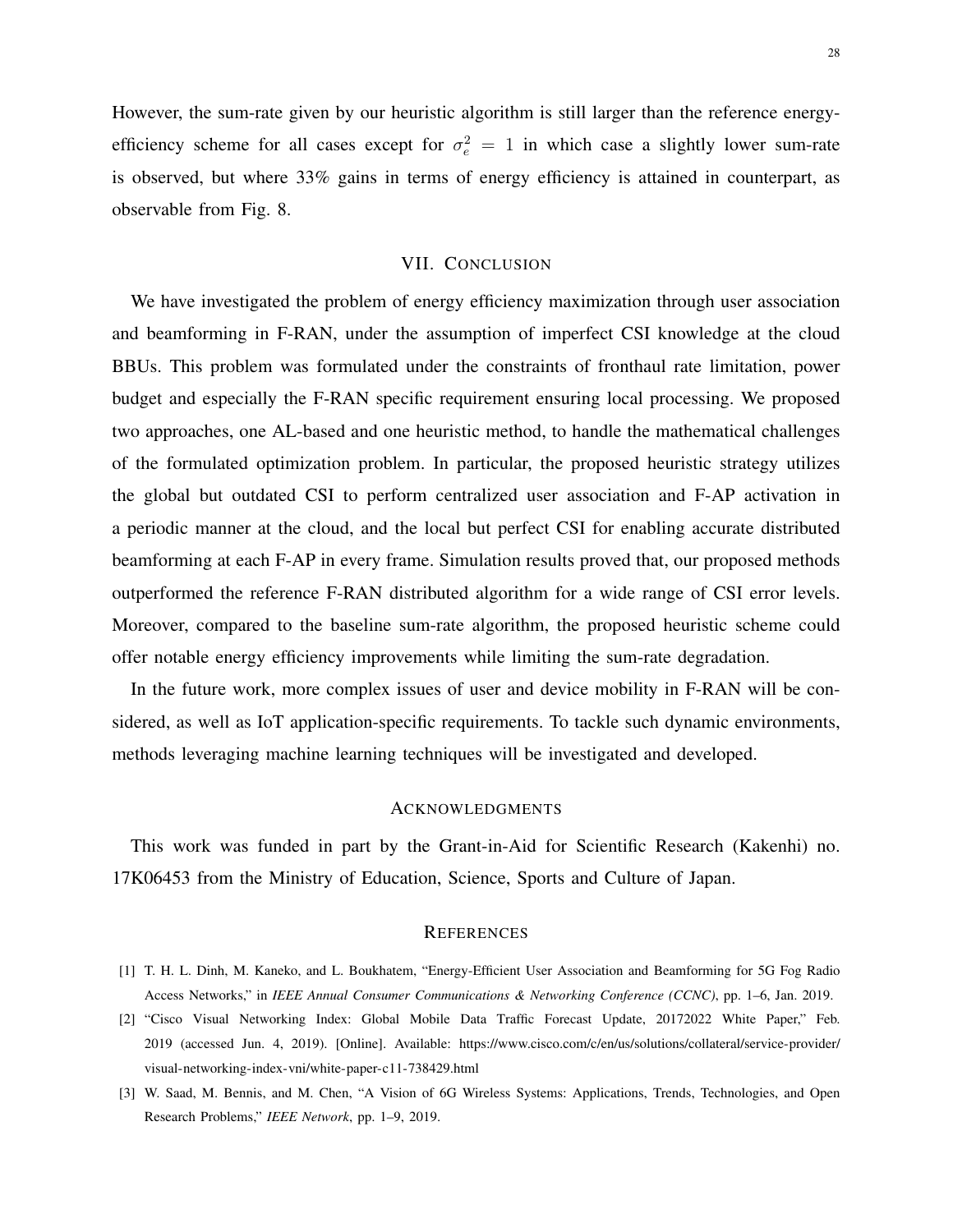- [4] A. Checko, H. L. Christiansen, Y. Yan, L. Scolari, G. Kardaras, M. S. Berger, and L. Dittmann, "Cloud RAN for Mobile Networks A Technology Overview," *IEEE Communications Surveys & Tutorials*, vol. 17, no. 1, pp. 405–426, 2014.
- [5] P. Rost, C. J. Bernardos, A. De Domenico, M. Di Girolamo, M. Lalam, A. Maeder, D. Sabella, and D. Wübben, "Cloud Technologies for Flexible 5G Radio Access Networks," *IEEE Communication Magazine*, vol. 52, no. 5, pp. 68–76, May 2014.
- [6] D. Wang, Y. Wang, R. Sun, and X. Zhang, "Robust C-RAN Precoder Design for Wireless Fronthaul with Imperfect Channel State Information," in *IEEE Wireless Communications and Networking Conference(WCNC)*, pp. 1–6, Mar. 2017.
- [7] Y.-Y. Shih, W.-H. Chung, A.-C. Pang, T.-C. Chiu, and H.-Y. Wei, "Enabling Low-latency Applications in Fog-Radio Access Networks," *IEEE Network*, vol. 31, no. 1, pp. 52–58, Jan. 2017.
- [8] B. Dai and W. Yu, "Sparse Beamforming and User-centric Clustering for Downlink Cloud Radio Access Network," *IEEE Access*, vol. 2, pp. 1326–1339, Oct. 2014.
- [9] ——, "Backhaul-aware Multicell Beamforming for Downlink Cloud Radio Access Network," in *IEEE International Conference on Communication Workshop (ICCW)*, pp. 2689–2694, Jun. 2015.
- [10] X. Huang, G. Xue, R. Yu, and S. Leng, "Joint Scheduling and Beamforming Coordination in Cloud Radio Access Networks with QoS Guarantees," *IEEE Transactions on Vehicular Technology*, vol. 65, no. 7, pp. 5449–5460, Jul. 2016.
- [11] M. Awais, A. Ahmed, M. Naeem, M. Iqbal, W. Ejaz, A. Anpalagan, and H. S. Kim, "Efficient Joint User Association and Resource Allocation for Cloud Radio Access Networks," *IEEE Access*, vol. 5, pp. 1439–1448, Feb. 2017.
- [12] H. D. Thang, L. Boukhatem, M. Kaneko, and S. Martin, "Performance-cost Trade-off of Joint Beamforming and User Clustering in Cloud Radio Access Networks," in *IEEE International Symposium on Personal, Indoor and Mobile Radio Communications (PIMRC)*, pp. 1–5, Oct. 2017.
- [13] D. T. Ha, L. Boukhatem, M. Kaneko, and S. Martin, "An Advance Mobility-aware Algorithm for Joint Beamforming and Clustering in Heterogeneous Cloud Radio Access Network," in *Proceedings of the 21st ACM International Conference on Modeling, Analysis and Simulation of Wireless and Mobile Systems*, pp. 199–206, 2018.
- [14] M. Peng, Y. Yu, H. Xiang, and H. V. Poor, "Energy-efficient Resource Allocation Optimization for Multimedia Heterogeneous Cloud Radio Access Networks," *IEEE Transactions on Multimedia*, vol. 18, no. 5, pp. 879–892, 2016.
- [15] B. Dai and W. Yu, "Energy Efficiency of Downlink Transmission Strategies for Cloud Radio Access Networks," *IEEE Journal on Selected Areas in Communications*, vol. 34, no. 4, pp. 1037–1050, Apr. 2016.
- [16] J. Zuo, J. Zhang, C. Yuen, W. Jiang, and W. Luo, "Energy Efficient User Association for Cloud Radio Access Networks," *IEEE Access*, vol. 4, pp. 2429–2438, May 2016.
- [17] D. Feng, C. Jiang, G. Lim, L. J. Cimini, G. Feng, and G. Y. Li, "A Survey of Energy-efficient Wireless Communications," *IEEE Communications Surveys & Tutorials*, vol. 15, no. 1, pp. 167–178, 2012.
- [18] Q. Wu, G. Y. Li, W. Chen, D. W. K. Ng, and R. Schober, "An Overview of Sustainable Green 5G Networks," *IEEE Wireless Communications*, vol. 24, no. 4, pp. 72–80, Aug. 2017.
- [19] Z. Yan, M. Peng, and M. Daneshmand, "Cost-aware Resource Allocation for Optimization of Energy Efficiency in Fog Radio Access Networks," *IEEE Journal on Selected Areas in Communications*, vol. 36, no. 11, pp. 2581–2590, Oct. 2018.
- [20] J. Na, J. Koh, S. Park, and J. Kang, "Energy Efficiency Enhancement on Cloud and Edge Processing by Dynamic RRH Selection," in *15th IEEE Annual Consumer Communications & Networking Conference (CCNC)*, pp. 1–6, Jan. 2018.
- [21] M. Chen, M. Mozaffari, W. Saad, C. Yin, M. Debbah, and C. Hong, "Caching in the Sky: Proactive Deployment of Cache-enabled Unmanned Aerial Vehicles for Optimized Quality-of-Experience," *IEEE Journal on Selected Areas in Communications*, vol. 35, no. 5, pp. 1046–1061, May 2017.
- [22] R. Tandon and O. Simeone, "Cloud-aided Wireless Networks with Edge Caching: Fundamental Latency Trade-offs in Fog Radio Access Networks," in *IEEE International Symposium on Information Theory (ISIT)*, pp. 2029–2033, 2016.